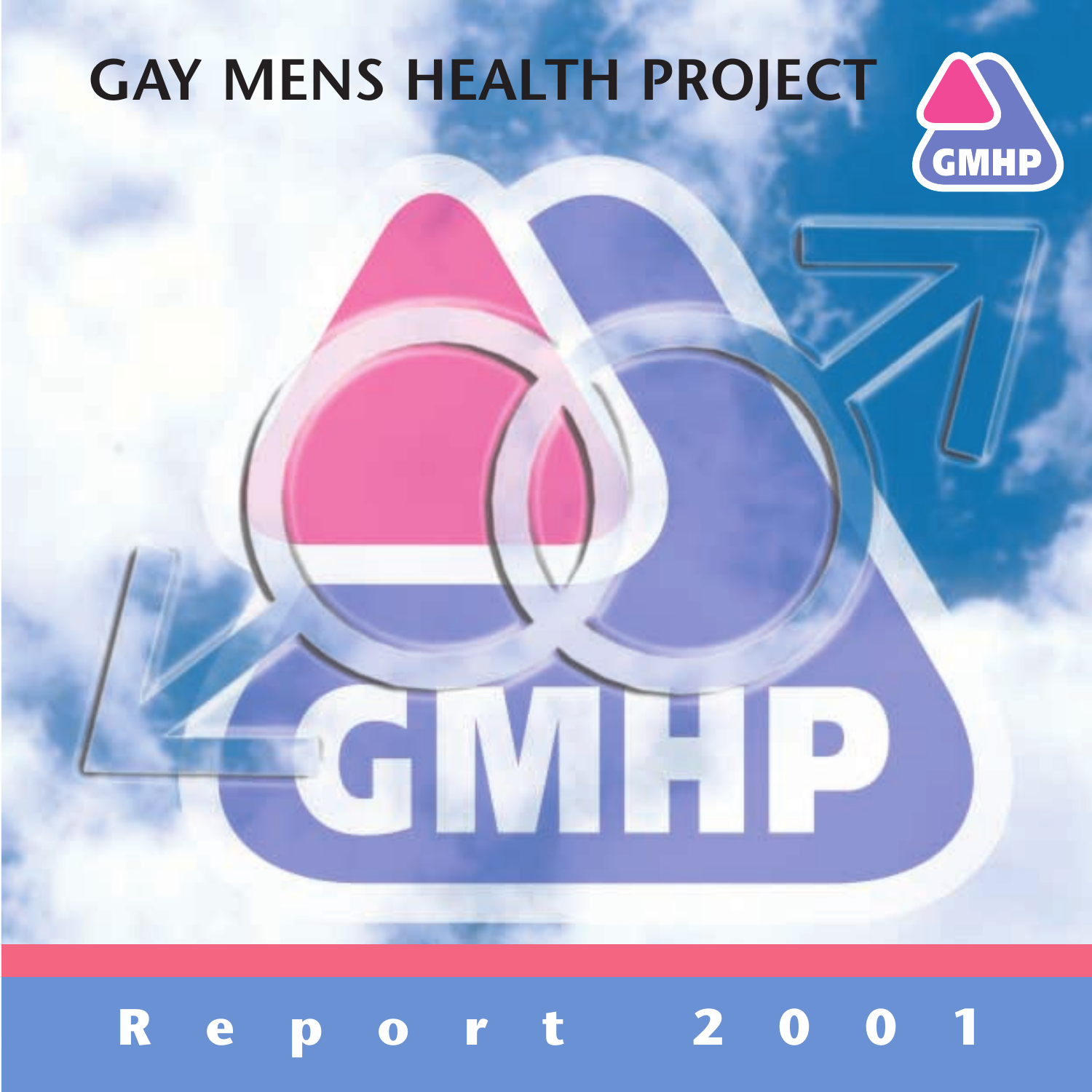Published by GMHP East Coast Area Health Board (12/2002) Designed and printed by Health Services Print and Design (formerly EHB Print)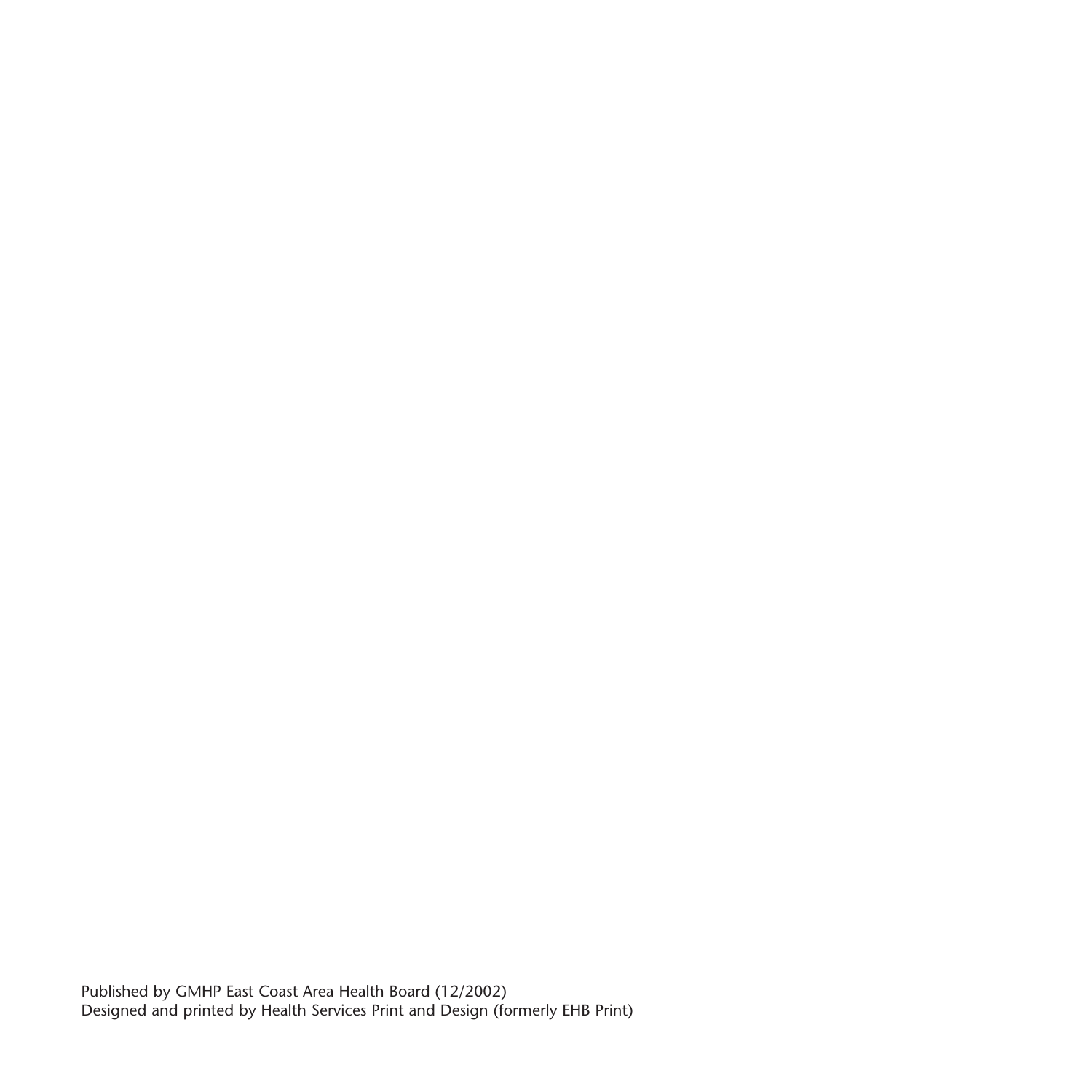## **Gay Men's Health Project Report 2001**

## **This report is made possible be the following**

 $\mathsf{GMMP}\mathsf{)}$ 

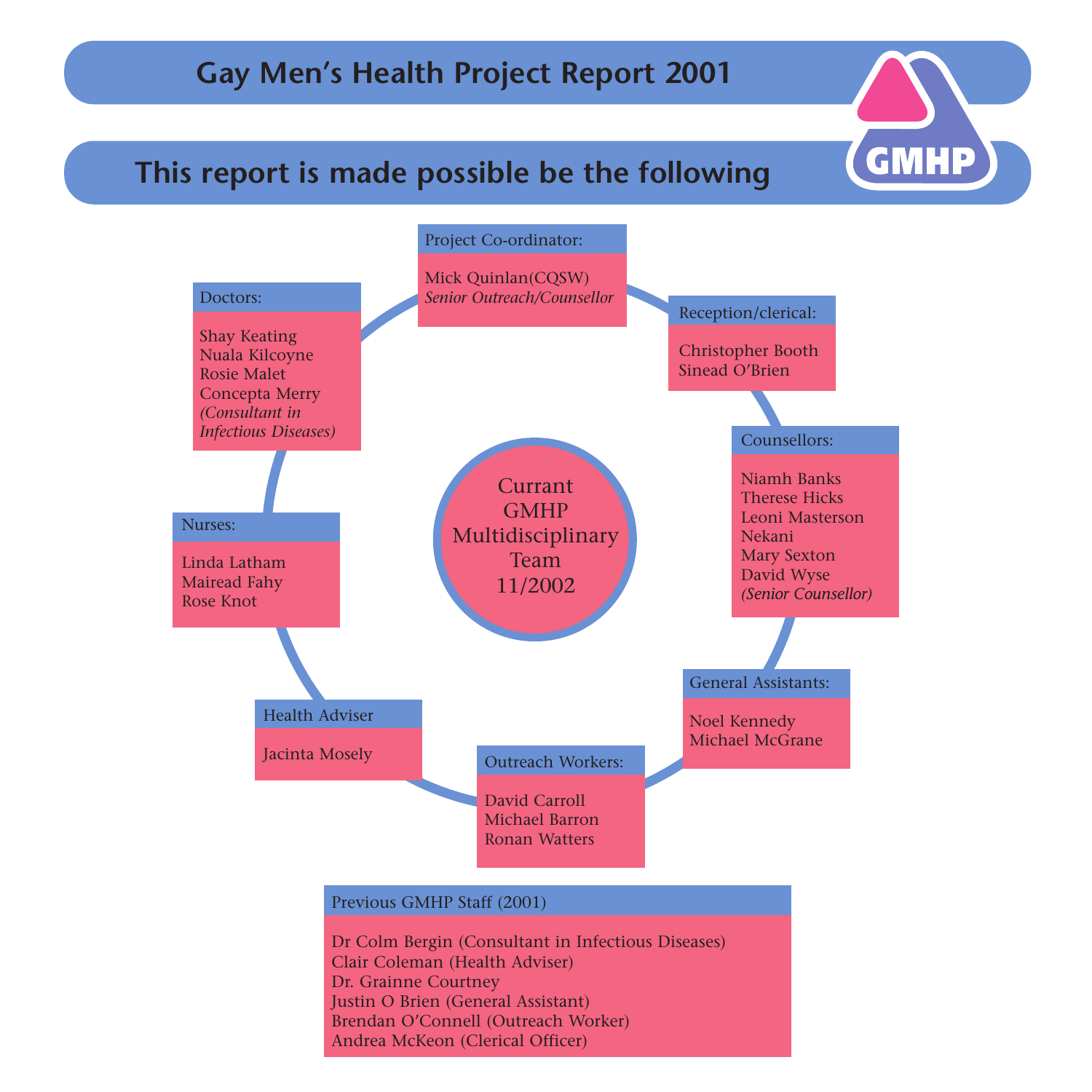## **2001 The Year in Numbers**

- full STI Screening clinics per week (Wednesdays) **1**
- fulltime counsellor**1**
- the number of clinics per week **2**
- the average number of hours for the Wednesday clinic **3**
- the number of full-time outreach staff**4**
- the number of personal development courses for gay and bisexual men(2001) **5**
- the number of staff at the Tuesday clinic **7**
- the number of full-time posts for the project **7**
- the average number of members of Johnny (who work with the outreach team) **8**
- the number of staff at the Wednesday clinic **17**
- the number of men in their 20s attending the full-time counsellor(34%) **20**
- the average number attending on Tuesdays **22**
- the number of men aged 50 and older who attended GMHP clinics for the first time in 2001(7%) **45**
- the average number of men attending at Wednesday Clinics **49**
- the number of men incorporated in the counselling report **58**
- the average number of men attending the two GMHP Clinics per week **71**
- the number of MSM's diagnosed with HIV in 2001 **73**
- the number of clinics at GMHP in 2001(51 Wednesdays and 51 Tuesdays) **102**
- the address of Outhouse Community Centre (the outreach and counsellor base) **105**
- the overall number of early syphilis diagnoses among MSM's in 2001 **137**
- the number of men in their 20s attending GMHP clinics for the first time(44%) **280**
- the number of men seen by the health adviser at GMHP Clinics **290**
- the total number of people diagnosed with HIV in the Republic in 2001 **299**
- the number of charts created for first-time attendees at GMHP clinics**628**
- the number of men tested on-site (gay pubs/clubs and saunas) for syphilis **774**
- the number of HIV tests at GMHP in 2001 (an increase of 51% over 2000) **966**
- the number of copies of "Such A Taboo" on services for males in prostitution **1 000**
- the number of new and re-reg for the GMHP clinics (an 128% increase) **1 240**
- the number of men seen by counsellors at GMHP clinics **1 266**
- the number of syphilis tests at GMHP in 2001(an increase of 135% over 2000) **1 353**
- the total number of syphilis test at GMHP for 2000 and 2001 **1 944**
- the total number of individual men registered at the GMHP clinics since 1997 **2 502**
- the total number of visits to the GMHP clinics (an increase of 42% over 2000) **3 624**
- the number of nursing procedures in 2001 (an increase of 61%) **5 241**
- the number of visits by men to the GMHP clinics since 1997 **11 105**
- the number of contacts by outreach workers **25 000**
- the number of safe sex packs (condoms and lubricant) distributed by Outreach **50 000**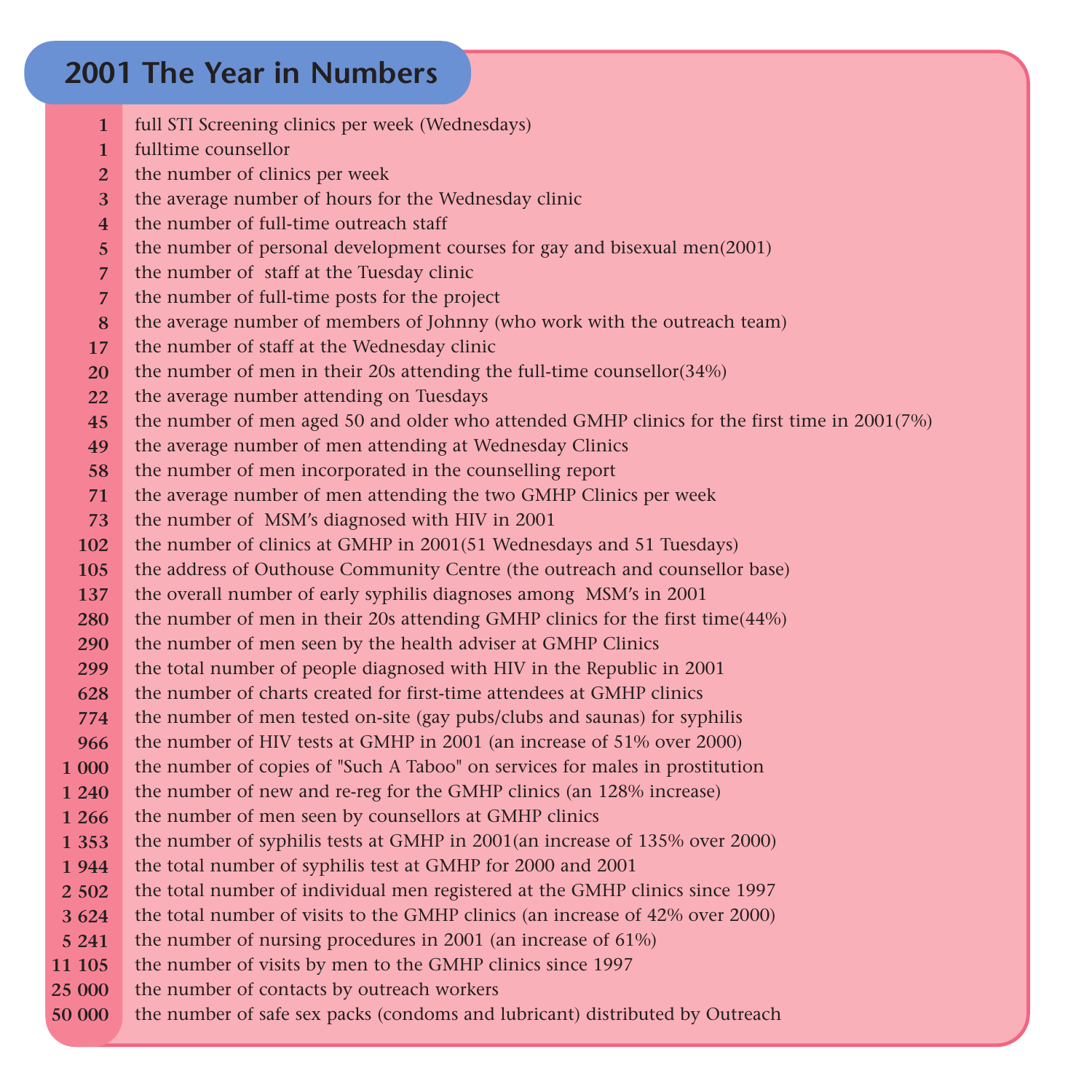### **Introduction**

As co-ordinator of the Gay Men's Health Project (GMHP) I am delighted to present the annual report for 2001. Published near the occasion of our 10th Anniversary (October 2002) it represents the efforts of all the team (past and present) in providing services to the gay community. It's also at a time when HIV and syphilis among gay and bisexual men remain a cause for concern, with 72 new HIV diagnoses and approximately 137 early Syphilis diagnoses in 2001 alone<sup>1</sup> (appendix).

The GMHP clinical team, represented by seven disciplines, are unique in the context of STI's (sexually transmitted infections) service provision. Apart from being the only statutory gay sexual health service in Ireland (and one of the very few in Europe), the clinic environment and staff reflect the community we serve. This no doubt has added to the popularity of the project and along with the syphilis outbreak, 2001 saw a significant increase in attendance (42%) and extra resources for the project. Two recent research studies also highlight the popularity of the GMHP Clinic. Vital Statistics Ireland<sup>2</sup> reported that 28% of the 712 men living in the ERHA had attended

GMHP with 19% attending other STI services. The  $SAKA<sup>3</sup>$  research shows that of the 413 men (47% of respondents) who had tested for syphilis, 33% had done so at GMHP, with the next agencies at 21% and lower.

Meanwhile the Outreach Workers and Counsellor (based in Outhouse, community resource centre) brings GMHP's uniqueness to the community we work with. The personable and peer approach by Outreach workers has had an impact on the many promotions such as; safer sex, the syphilis campaign, mental health, homelessness, Johnny (peer group) and the personal development courses. The service offered by one full-time counsellor is busy, highlighting a growing need for counselling access.



*Mr. Mick Quinalan and Mr. Martin Gallagher ACEO, ECAHB Launch GMHP 2000 Report*

Some important events in 2001 were; the Syphilis Outbreak Control Team

and the awareness campaigns such as "onsite testing" with GMHP outreach workers and St James Hospital Staff; the launch of the report "Such A Taboo" on service needs for males in prostitution; the involvement with Gay Health Network (GHN), HIV Services Network (HSN), and the Irish (and European) Networks Male Prostitution.

In relation to HIV prevention and sexual health the Gay Men's Health Project attempts to fulfil some of the needs of an important population. This provides challenges to the Project the Area Health Boards and the ERHA to maintain quality services while at the same time increase access to an growing population. Our reports along with research indicate that a targeted health service and approach can achieve effective results and is vital as part of an overall Sexual Health Strategy.

Finally on behalf of the management of ECAHB I wish to commend the hard work and dedication of the GMHP team. Also on behalf of the GMHP team to thank the LGBT community groups and individuals and other agencies but especially the men who attended the clinic, for their supportive comments and patience.

Mick Quinlan

- 1 (HIV/AIDS Reports & Epi-Insight for Syphilis details) National Disease Surveillance Centre www.ndsc.ie
- <sup>2</sup> Vital Statistics Ireland findings from the All-Ireland gay sex survey 2000(Gay Health Network/Sigma 2002)
- <sup>3</sup> Syphilis Knowledge Awareness and Action, (report in progress-GMHP).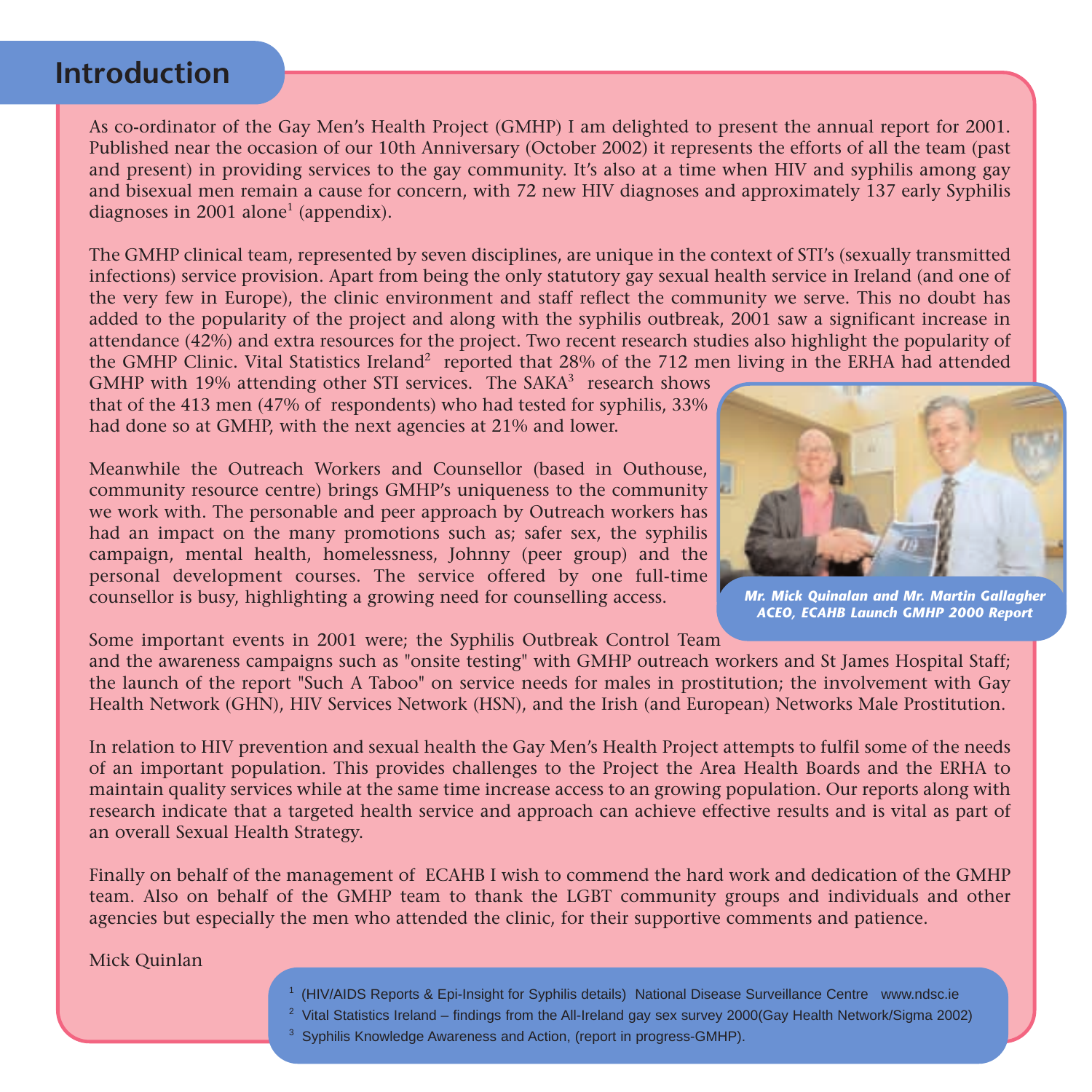#### **Clinical Services1**

In 2001 the GMHP clinic experienced an unprecedented increase in numbers attending from 2 551 in to 3 624. This was due in part, to the ongoing promotion by outreach but also to client word of mouth and to the Syphilis awareness campaign<sup>4</sup>. It seems also that more gay and bisexual men are taking their sexual health into account and deciding to attend for screenings. The Vital Statistics Ireland report bears this out with 66% of the 1 290 respondents stating they had an STI screen<sup>5</sup>.

This increase has meant the medical team had to introduce various procedures to continue the smooth running of the clinic. For instance, making Tuesdays for return appointments for results, wart treatment and vaccines and Wednesdays for Drop-in, return appointments and telephone appointments for STI screenings and other services. There was also an increase in sessional medical staff, (doctors, nurses and a health adviser).



*Some of the GMHP team 2001 at the launch of the 2000 report.*

Sessional staff cover is supplied to the GMHP clinic by health board staff. Though we are a separate service the ECAHB funds St James's Hospital to supply Consultant, Health Adviser and Laboratory Technician cover to the GMHP clinic. Due to workcommitments Dr Bergin (Consultant in Infectious Diseases) left at the end of 2001 with the position taking up by Dr Concepta Merry (Consultant in Infectious Diseases) in 2002. Allowing us to continue to have referrals forthose diagnosed with HIV or with syphilis to the GUIDE Clinic St James's Hospital. On behalf of the team I would like to thank Dr Bergin and welcome Dr Merry.

Overall 2001 was a very busy year for

the project's clinical staff. Their continued hard work and commitment helped deliver a comprehensive free friendly and effective service even with a stretch on human and material resources. This means, that in all respects the weekly workload increased to such an extent where only by the introduction of a ceiling on client numbers allowed us to continue to provide a quality service.

> 4 Epi-insight at www.ndsc.ie 5 GHN/Sigma, 2002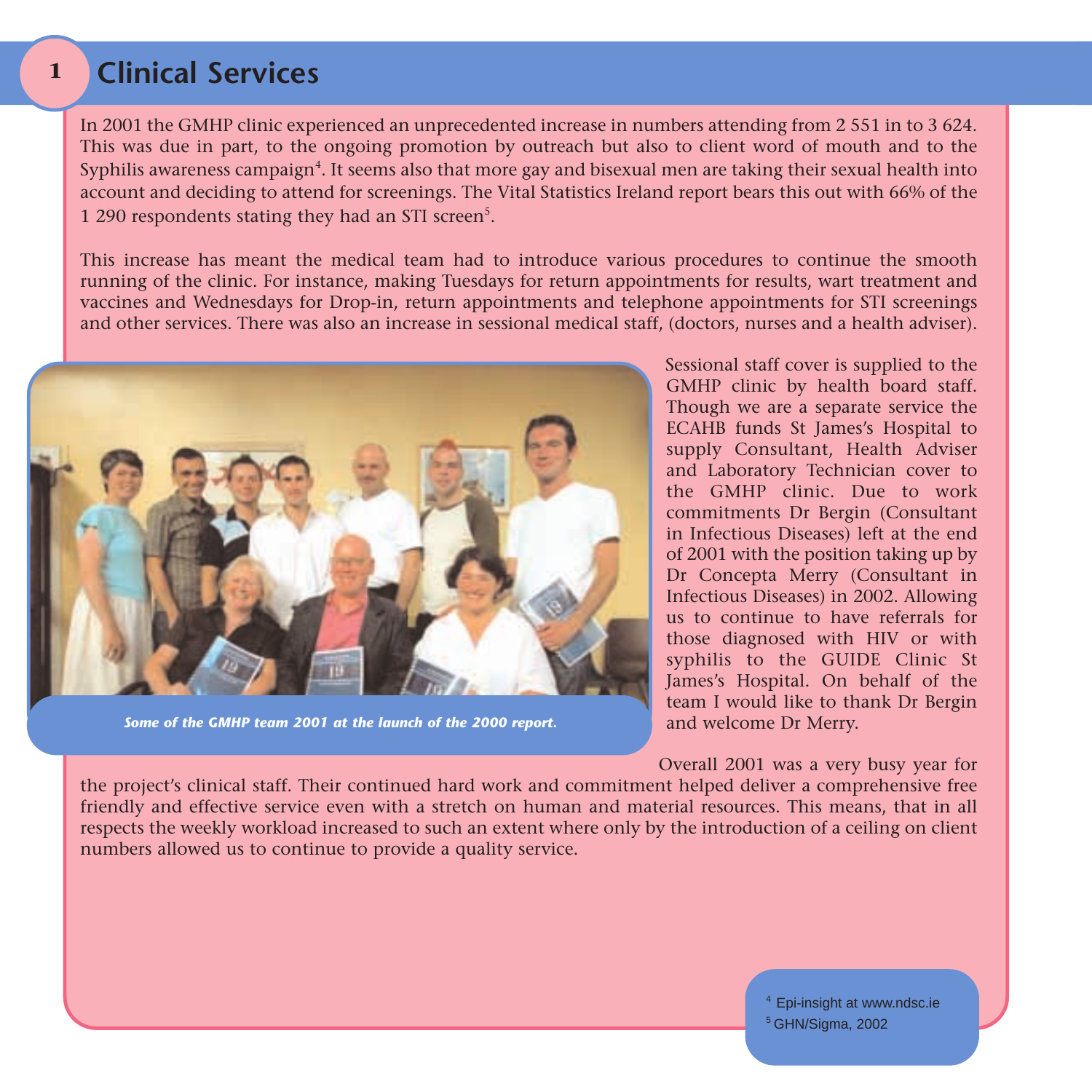#### **1.1Attendance at Clinics**

Since its inception the Drop-in clinic has experienced yearly increases in attendance, in 2001 there was a significant increase of  $42\%$  (tables 1.1.1 and 1.1.2).



#### **Average Weekly Attendances**

There was a 102 clinical sessions in 2001(51 for Wednesdays and 51 for Tuesdays), with approximately 71 clients attending per week (49 on Weds and 22 on Tues). Though this meant a 37% increase on Wednesdays a bigger increase of 55% took place on Tuesdays, mainly due to returns for vaccinations or results (table  $1.1.\overline{3}$ ).

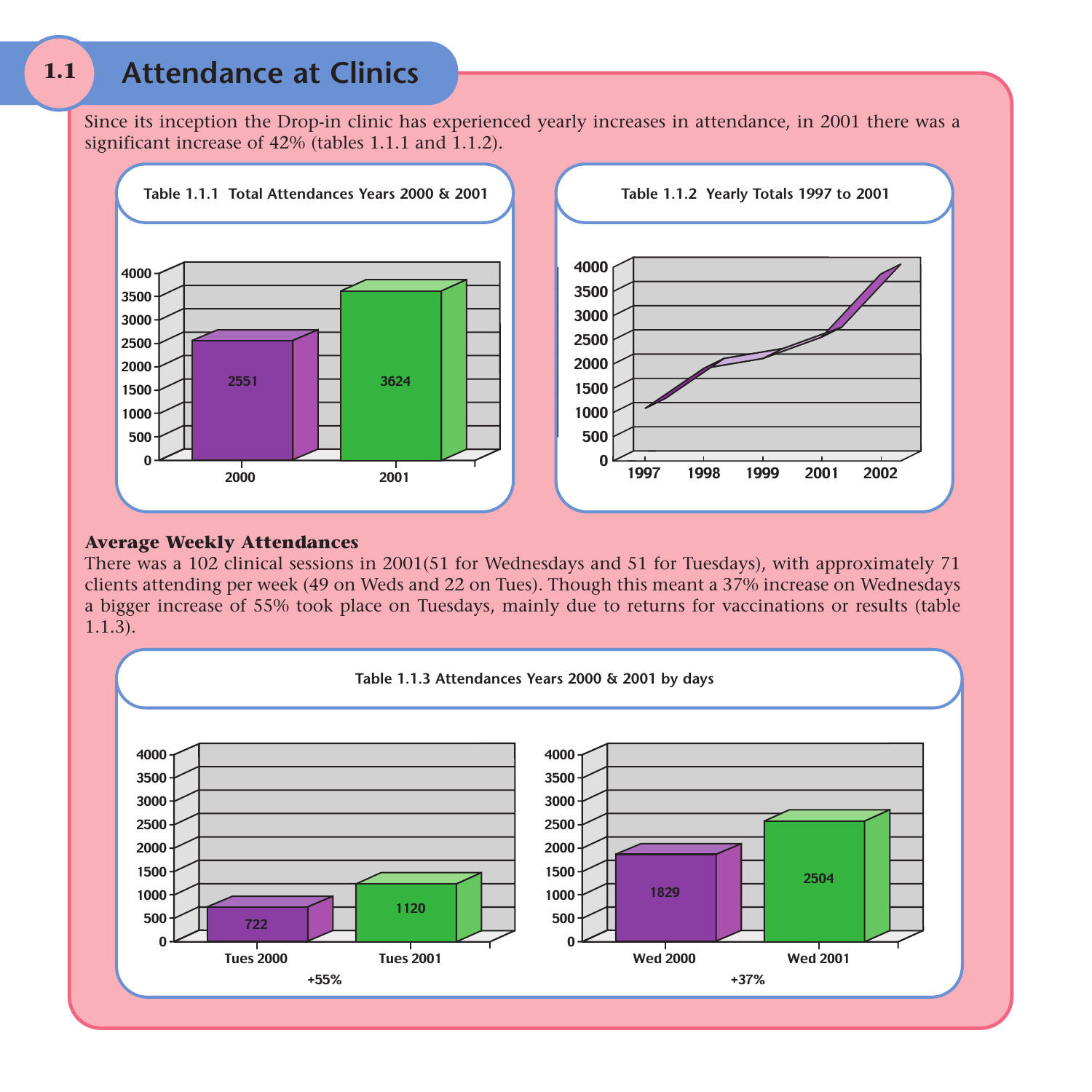#### **Total Number of First-attendees and Re-registrations\***

Overall the new and re-registration numbers increased by 128% an average of 25 per week (tables 1.1.4 and 1.1.5).



\*Note: Re-registrations are return clients who attend for full STI screening after 3 Months or more.

#### **New and Re-registrations for Wednesdays and Tuesdays**

There was an average of 5 new or re-registrations for Tuesdays with 20 for Wednesdays. Overall this represents an increase of 72% for Tuesdays with a massive 147% increase for STI screenings for Wednesdays (table 1.1.6).

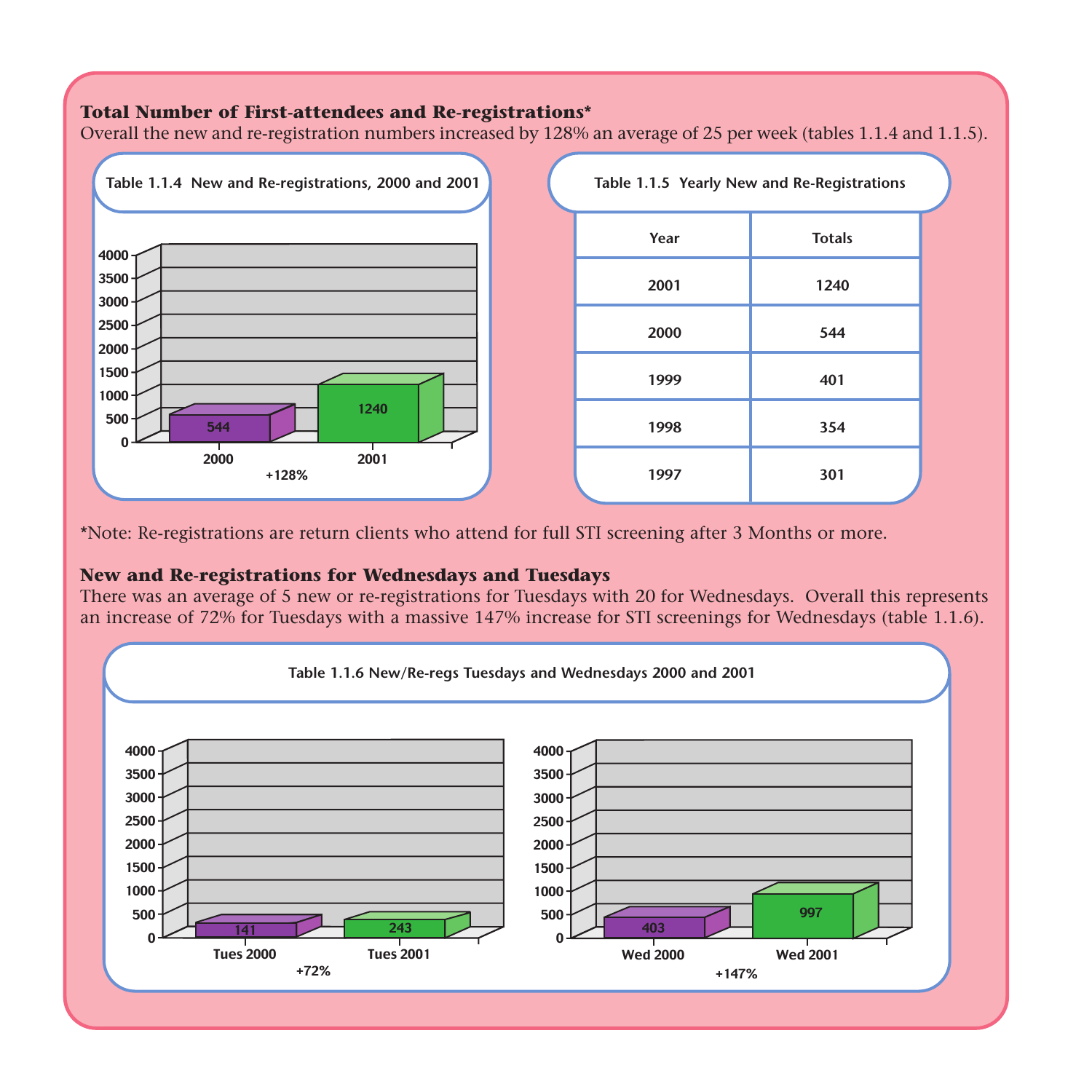#### **Age Profile First Time Attendees**

For this report we present the age profile of first time attendees. This allows comparables to recent studies, HIV and syphilis diagnoses and for planning and further targeting of certain age groups. In 2001 of the 638 first time attendees those aged19 and under and those aged over 60 accounted for 1% while 21% were aged 24 and under. 45% were 29 and younger and 55% were aged 30 and older.

These are set out below the ages by 5 ranges (table 1.1.7).

| Table 1.1.7 Age Range First-time attendees year 2001. |     |       |       |       |     |  |  |
|-------------------------------------------------------|-----|-------|-------|-------|-----|--|--|
| $N = 638$                                             | <19 | 20-29 | 30-39 | 40-49 | 50> |  |  |
|                                                       | 1%  | 44%   | 32%   | 16%   | 7%  |  |  |

The GHN survey<sup>6</sup> showed an age profile of respondents of  $5\%$  (<19),  $50\%$  (in their 20s),  $34\%$  (30s),  $9\%$  (40s) and 2% aged 50 and older. This indicates men in their 20s and older are attending GMHP especially those aged 40 and older but that those aged 19 year or younger are underrepresented. Overall GMHP first-time attendees fairly represent the age profile of the gay male community.

#### **1.2Staff and Services**

The number of staff at the Wednesday clinic is three doctors, three nurses, three counsellors, three general assistants, one health adviser, two clerical staff, one outreach staff, and the co-ordinator. On Wednesdays the medical services are provided between 6.00pm and 9.00pm. It is advertised publicly from 6.00pm to 7.30pm. Services include full STI screening, blood tests (HIV, Syphilis, Hepatitis) and treatments.

The staff numbers for the Tuesday clinic is one doctor, two nurses, one counsellor, two general assistants, one clerical officer and one outreach worker and the co-ordinator. This clinic begins at 6.30pm and ends at 8.30pm. It is advertised publicly from 6.30pm to 8.00pm. Tuesday clinics are mainly for return appointments for results, vaccines and wart treatments. First-time clients can obtain blood tests (HIV, Syphilis, Hepatitis) and they receive a return appointment for the following Wednesday fortnight for results and an STI screen.

Having three doctors on Wednesdays is necessary to maintain current client numbers and services. This means attendances will remain the same over the next years if resources continue as of now. It can therefore be estimated that the GMHP will continue to see an average of 1,200 new/re-registration clients in the following years.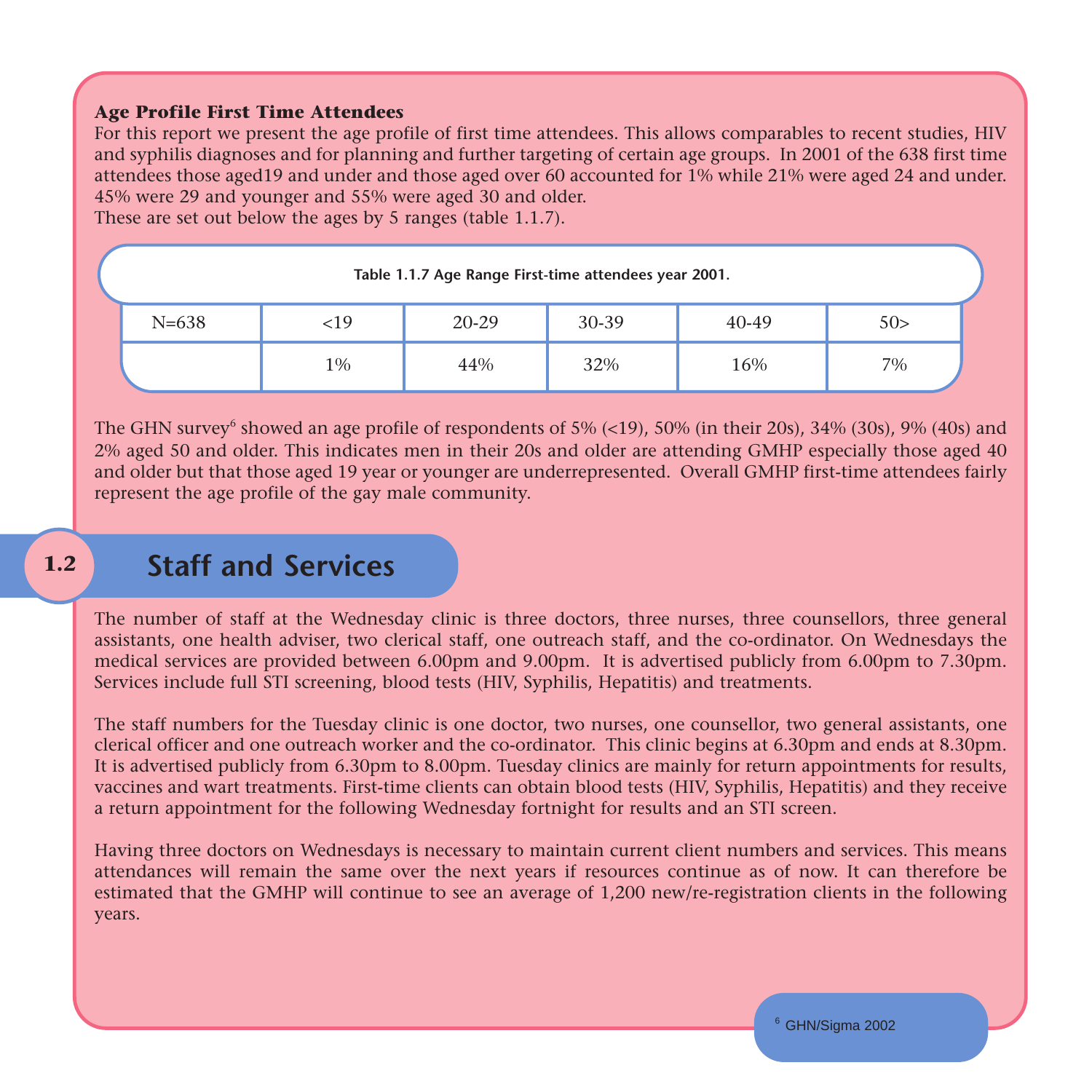#### **1.3Nursing**

Nursing staff, play an important role in the provision of services not only for blood testing and vaccinations, but for further advice and support where necessary. They also encourage clients to attend for completion of the Hepatitis vaccines.

Overall the number of client contacts increased by 61% over 2000, with an average of 48 contacts per week (table 1.3.1).



#### **Nursing Procedures**

In 2001 there were 5 241 nursing procedures (blood tests and vaccines) compared to 3 311 in 2000 an increase of 58%. The Syphilis blood test accounted for most procedures, increasing by 135%, followed by HIV, (All new and re-reg clients have a syphilis test and most of them opt in for a HIV test). Hepatitis A and B testing increased by between 48% and 51%. Overall the Hepatitis vaccinations increased by 61%, and anti-hbs (the blood test after completion) by 40% (table 1.3.2).

| Table 1.3.2 Nursing Procedures Years 2000 and 2001 |         |         |          |  |  |
|----------------------------------------------------|---------|---------|----------|--|--|
|                                                    | 2000    | 2001    | % Change |  |  |
| <b>HIV</b>                                         | 652     | 966     | $+48%$   |  |  |
| HA                                                 | 542     | 786     | $+45%$   |  |  |
| HB                                                 | 468     | 709     | $+51%$   |  |  |
| HC*                                                | 186     | 49      | $-73%$   |  |  |
| Syph                                               | 581     | 1 3 6 3 | $+135%$  |  |  |
| <b>AHB</b>                                         | 264     | 371     | $+41%$   |  |  |
| <b>VAC</b>                                         | 618     | 997     | $+61%$   |  |  |
| <b>Total</b>                                       | 3 3 1 1 | 5 2 4 1 | $+58%$   |  |  |

\*The reduction in Hepatitis C numbers was due to new procedures to test only those at risk in relation to sharing injecting equipment or if a sexual contact of an injector.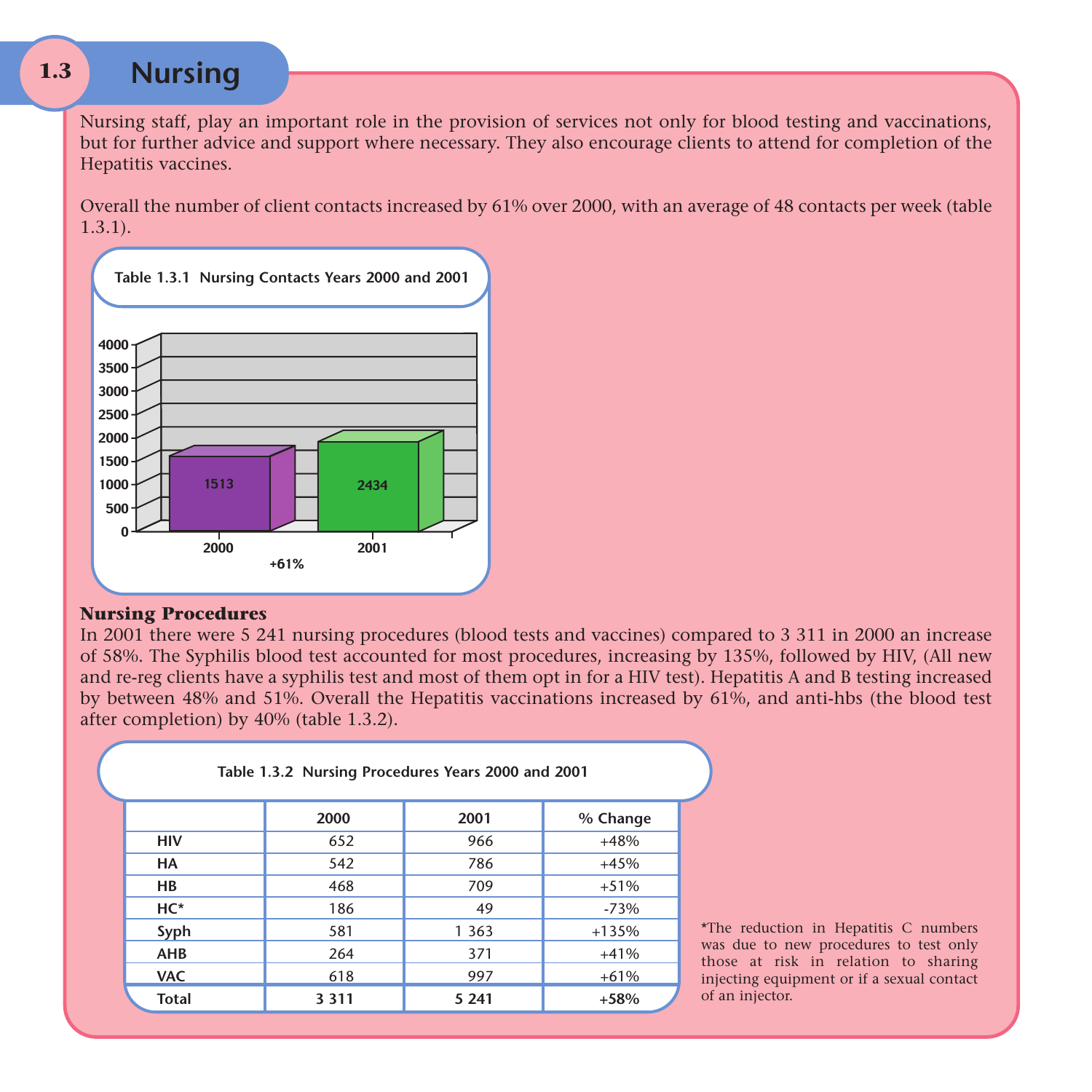#### **Syphilis Testing**

The syphilis Outbreak among gay and bisexual men highlights how important this procedure is. In 2001 there was 1 363 blood tests for syphilis at the Clinic an increase of 135% over 2000. All men diagnosed with syphilis were referred to St James Guide clinic for treatment and follow up. The GMHP clinical services has diagnosed a significant proportion (up to 40%) of the total number of syphilis cases in the Eastern Region. The GMHP outreach workers were also involved in On-site Syphilis testing of gay and bisexual men in Pubs/Clubs and Saunas.

#### **1.4Counsellors**

Counselling at the clinic is an important aspect of the service especially in relation to the men who are at risk. All first time clients and those retesting for HIV meet with a counsellor. The counsellors provide, pre-HIV test counselling, sexual risk assessment and clarification of services for the client. Post-test counselling is given on request, as well as to anyone receiving a HIV positive diagnose. The counsellor may also offer referrals for other services, for on going counselling or to the GMHP personal development course (PDC). Counsellors work daily in the Drugs/HIV services in the three Area Health Boards, and are assigned to the GMHP on a sessional basis.

#### **1.5Health Adviser**

A Health Adviser (HA) was appointed to the clinic in April 2001 for Wednesday evenings. The HA's role is in advising and supporting those with an STI infection (other than HIV). The HA clarifies information and encourages the client to have their sexual contact/s attend for screenings. In 2001 there were 290 episodes of infections syphilis, gonorrhoea, and non-specific urethral infections. The health adviser is also based in the GUIDE Clinic St James's Hospital. This continues the link with clients who are referred to there for certain treatment.

#### **1.6General Assistants**

The general assistants have the important task of meeting and greeting the clients and present them with a number (return clients with appointments use the card supplied). They also provide services to the medical staff, collecting specimens for the laboratory, directing clients to the various staff.

#### **1.7Outreach Workers**

An outreach worker meets and greets clients in the waiting room. They hold informal chats, provide information on sexual health and other community services, reassure and offer procedural information to newcomers to the Clinic (see outreach report).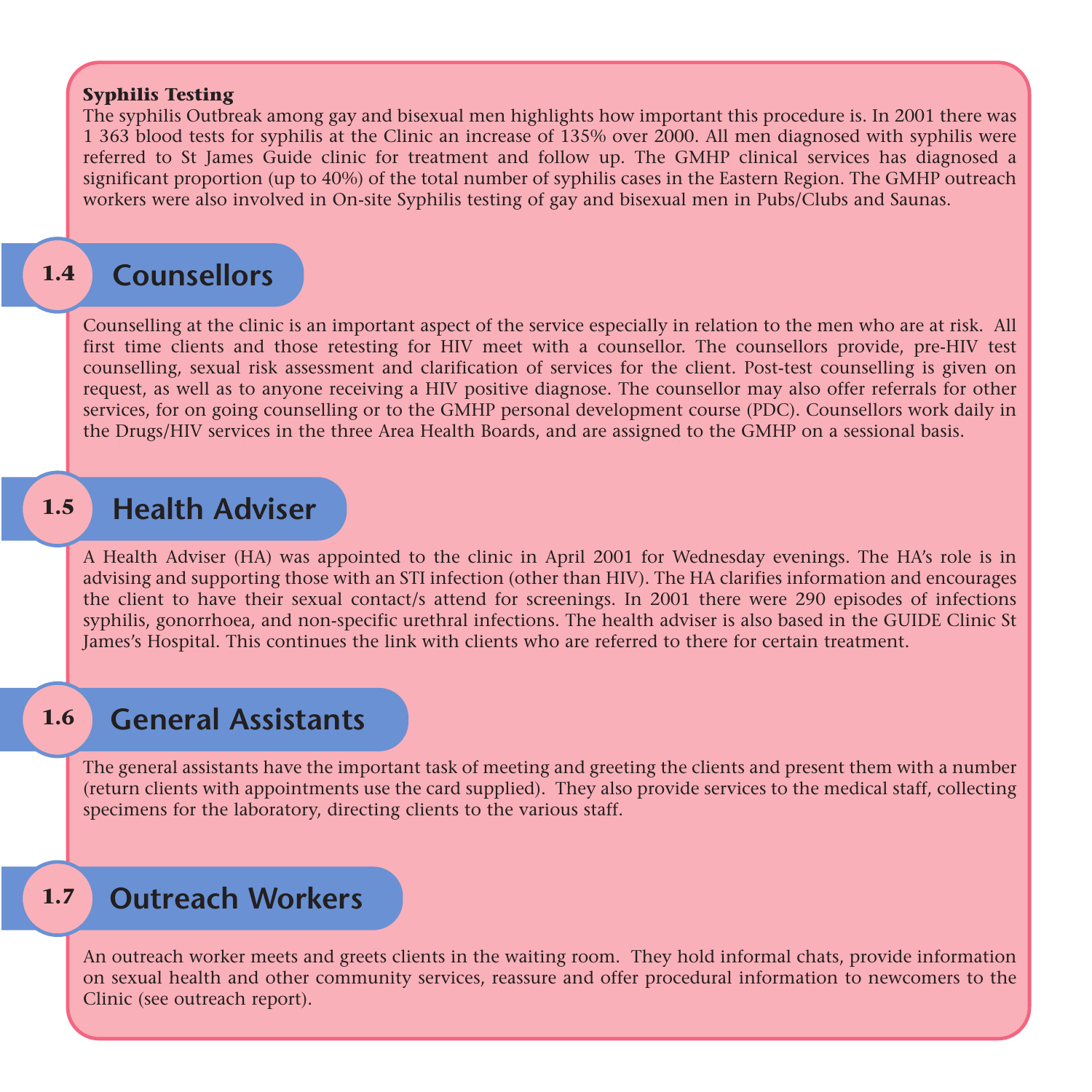#### **1.8Clerical Staff**

A full time medical clerical officer (grade iii) was appointed in 2001, and, with a part-time officer, they provide the very important back-up to the clinical services. Registration of clients, keeping charts and filling the hundreds of results each week, are among the many tasks they perform.

#### **1.9Conclusion to this Section**

Overall the GMHP clinic has reached the capacity at which quality service can be provided. The number of firsttime attendees will continue at an average of 12 to 18 per week. The significant increase in 2001 is due to such things as, ongoing outreach promotion, to campaigns such as the syphilis one, but perhaps mainly due to client's word of mouth on the clinic's safe environment and staff approach.

Between January 1997 and December 2001 there was over 11,100 client visits (to 400 clinics), with a total of 2,502 individual charts for men who attended, this is a sizable portion of the gay and bisexual male population in the Eastern Region.

Adequate staffing numbers, the working environment, attitudes and dedication at the clinic determine the quality of service provision. It is our intention to continue this approach and hopefully increase the number of new men accessing the services.

## **2**

## **OUTREACH**

Outreach is an integral part of the Gay Men's Health Project. In 2001 staff numbers was 4 outreach workers. Apart from individual contacts with men who have sex with men we are involved in community development and work closely with many groups. Below is presented aspects of our work.

#### **2.1Workshop list**

Outreach Workers offer the following workshops:

*\*Safer Sex \*HIV/AIDS \*Sexually Transmitted Infections \*Homophobia/Heterosexism/Bi-phobia \*Creating positive environments for working with gay and bisexual men \*Males in Prostitution*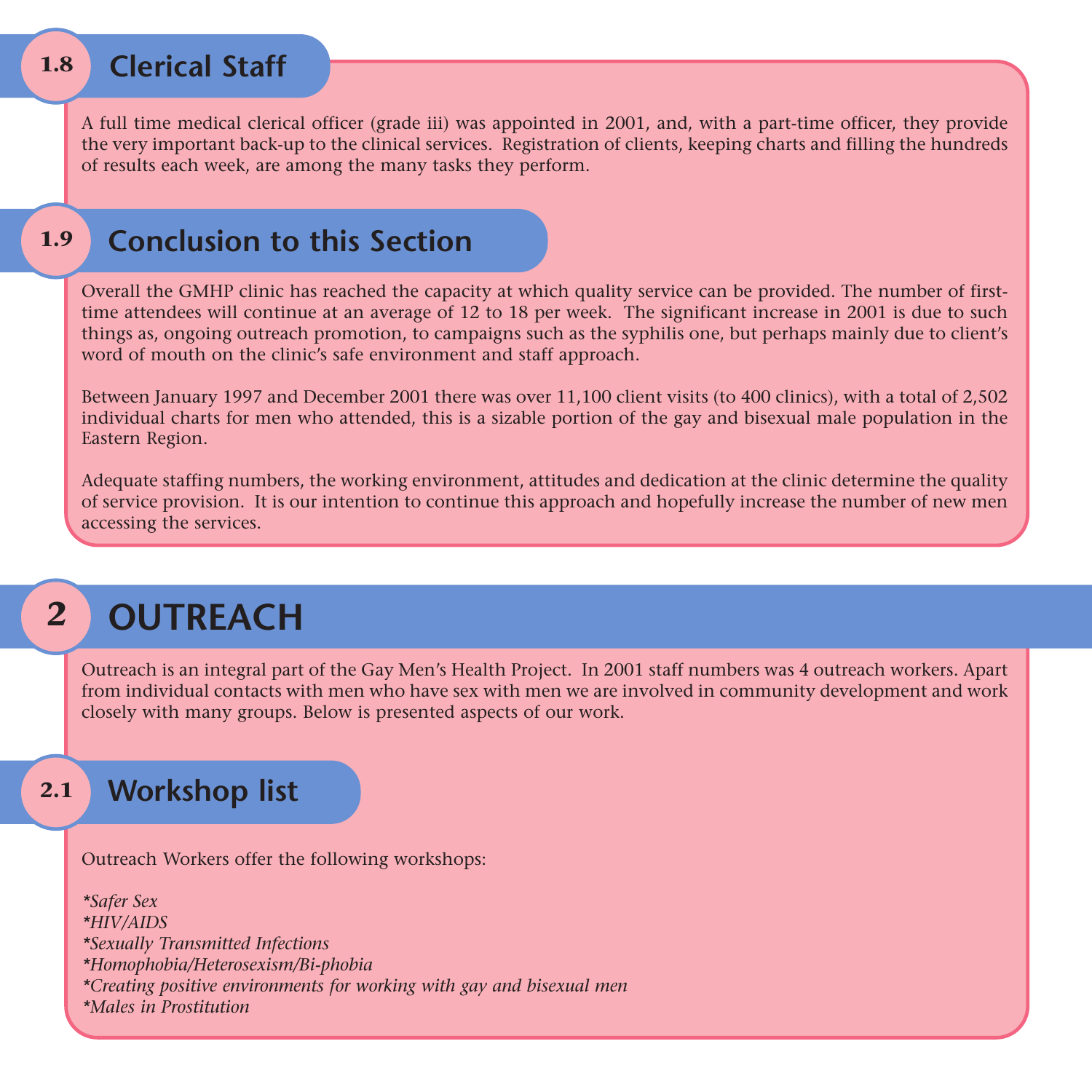Workshops are targeted at gay community groups and any organisation, group or discipline in contact with gay or bisexual men. Workshops are participative in style combining the dissemination of factual information; facilitated small group sessions on attitudes towards the subject matter, and skill-building work were relevant (example safer sex workshops).

#### **Some of the workshops facilitated in 2001**

- *• Tallaght Rehabilitation Group (three workshops)*
- *• Addiction Studies Certificate course, NUI Maynooth*
- *• Outyouth (Gay and Lesbian youth group)*
- *• Boilerhouse and the Dock sauna staff (four workshops)*
- *• Gay Switchboard Dublin (two workshops)*
- *• Open Door Men's Project, Athlone*
- *• St Laurence's Youth Remand Centre (two workshops)*
- *• Focus Ireland*
- *• Men's peer group, St Anthony's Community Centre, Rialto*
- *• The Homeless Agency (two workshops)*
- *• Accord*
- *• Smiley House Trust*
- *• Ana Liffey Drug Project*
- *• Merchants Quay Project*
- *• Reach (Gay/Bi Christian group)*
- *• Trinity Court (Staff)*
- *• Dundalk Out-comers (gay/Bi/Lesbian group)*
- *• The Extension*
- **2.2Talks and presentations**

Garda Liaison Officers, Templemore CHAPS, Conference London

#### **2.3Personal Development Course (PDC)**

In 2001 the GMHP Outreach Team, along with a Senior Occupational Therapist ran three eight-week long Personal Development and Assertiveness courses for gay and bisexual men. Interest in the course was immediate and facilitators experienced a very low 'drop out' rate, with the majority of participants completing each course. The courses were an extended version of the course we had initiated the previous year and has since become an on-going part of our work. A comprehensive report will be launched in 2002. (see PDC Report July 2002)



*GMHP Outreach Team 2001*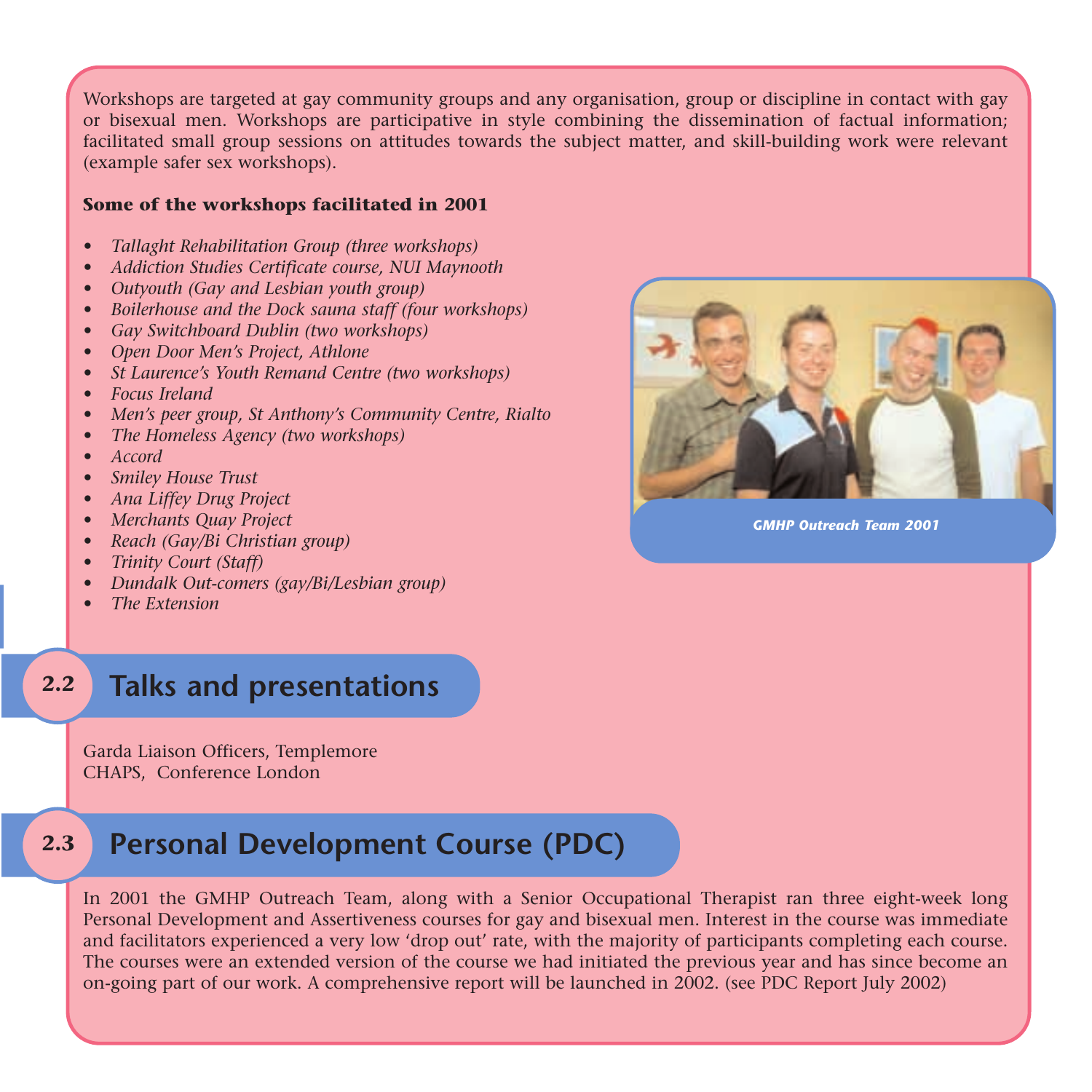#### **2.4Outreach to Pubs and Clubs**

Visibility on the commercial gay scene continues to play an important part of the work of the Outreach team. Approx. 50,000 condom packs were distributed during 2001. Racks advertising the project and containing up-todate information on sexual health are also restocked on a regular basis.

Condom packs were distributed at the following venues and events during 2001.

- *The George H.A.M Out On The Liffey Hilton Edward's GUBU Spy Candy Freedom*
- *Tease Dublin Pride Events*

#### **2.5Males in Prostitution**

Gay Men's Health Project is the Irish convenor of the ENMP (European Network of Male Prostitution) and co-ordinating member of the Irish Network Male Prostitution (INMP). In 2001, the East Coast Area Health Board (ECAHB) and INMP launched the report "Such A Taboo"7 on service needs and provision for males in prostitution. With ENMP we launched the website www.enmp.org and the ENMP newsletter for agencies.

Apart from the INMP involvement GMHP outreach continues with males in prostitution using public sites. The team has also made contact with men through ads offering massage services. The aim of this contact was to make men aware of the syphilis epidemic and services offered by the project.



*INMP Launch "Such a Taboo''Mr. Michael Lyons, CEO ECAHB*

#### **2.6Johnny**

Johnny is a gay peer action group. A GMHP outreach worker acts as a liaison to this group, hosting fortnightly meetings in the Outreach office at Outhouse. 2001 was the most prolific year yet for the group with a variety of work and projects undertaken.

These included:

- *\* Condom pack distribution on gay scene*
- *\* Writing, design and dissemination of sexual health materials (Including a campaign based around three caricatures of gay men: 'Steamy Stan, Sauna Man','Brett Honey, Disco Bunny' and 'Princess Betty, Drag Queen'*
- *\* Staging of 'Johnny Safer Sex Night' in The George bar*

 $7$  "Such A Taboo" An analysis of service need and service provision for males in prostitution, in the Eastern Region (INMP & ECAHB Dublin 2001)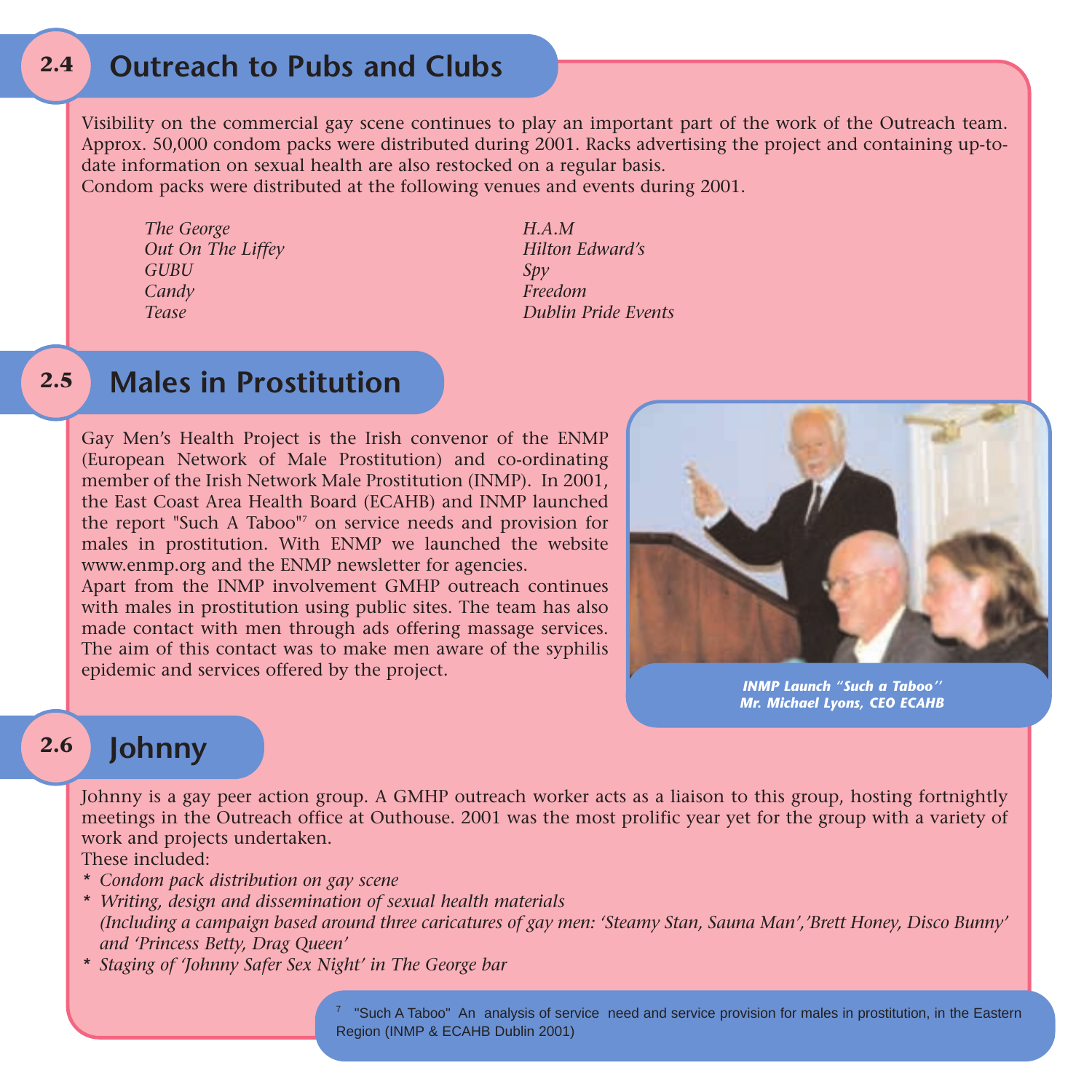- *\* Leading Dublin Pride parade with a GMHP and Johnny Float.*
- *\* Presented a paper on peer education to CHAPS conference UK*
- *\* Attendance at meetings and forums pertaining to gay/bisexual men's health*
- *\* Training for new Johnny members*
- *\* Informal peer education through friends and contacts*
- *\* Information stands for World AIDS Day*

#### **2.7Homelessness**



*Members of Gay Peer Group "Johnny''*

In late 2001 a pilot scheme was initiated between the Outreach teams at Focus Ireland and GMHP. This resulted in joint street-work being carried

out to the homeless population around Dublin city centre. This pilot scheme, which was carried out over six months, continued into 2002 and is presently being evaluated to assess the effectiveness of such work.

The Outreach Team facilitated a series of workshops with workers in homeless hostels around working with gay, lesbian and bisexual clients and working with men engaged in prostitution. These sessions were part of a training package organised by The Homeless Agency. Three training sessions were also provided to Focus Ireland. This training was centrally organised, with participants coming from various Focus Ireland projects.

One outreach worker has been designated to concentrate on issues for homeless men. Resultantly he has directly worked with a number of homeless gay men and has liased with other agencies such as The Multi-Disciplinary Outreach Team for Homeless People, The Homeless Person's Unit and Focus Ireland.

#### **2.8Outhouse**

In 2001 Outhouse, the Lesbian, Gay, Bisexual and Transgender community centre which houses GMHP Outreach team moved premises from 6 South William Street to 105 Capel Street. Unfortunately, the period of time between moving from the old building and the refurbishment of the new one meant that for a time the team was without a proper base. However, the official re-opening of the new Outhouse centre, took place early in 2002 allowing for full Outreach drop–in services to be resumed.

#### **2.9Youth**

A member of the outreach team is also a member of the co-ordinating team of OutYouth, a youth group for gay, lesbian and bisexual and transgendered, (LGBT), young people. As well as aiding in the planning and development of the group he has also co-facilitated, with the outreach worker from Outhouse, a safer sex workshop with the group. GMHP outreach has also been involved in a multi-agency committee which has submitted a funding proposal to the Department of Education, seeking financing for the establishment of a lesbian, gay, bisexual, transgendered youth service. This proposal was drawn up in partnership with a number of LGBT community groups, as well as with the City of Dublin Youth Services Board.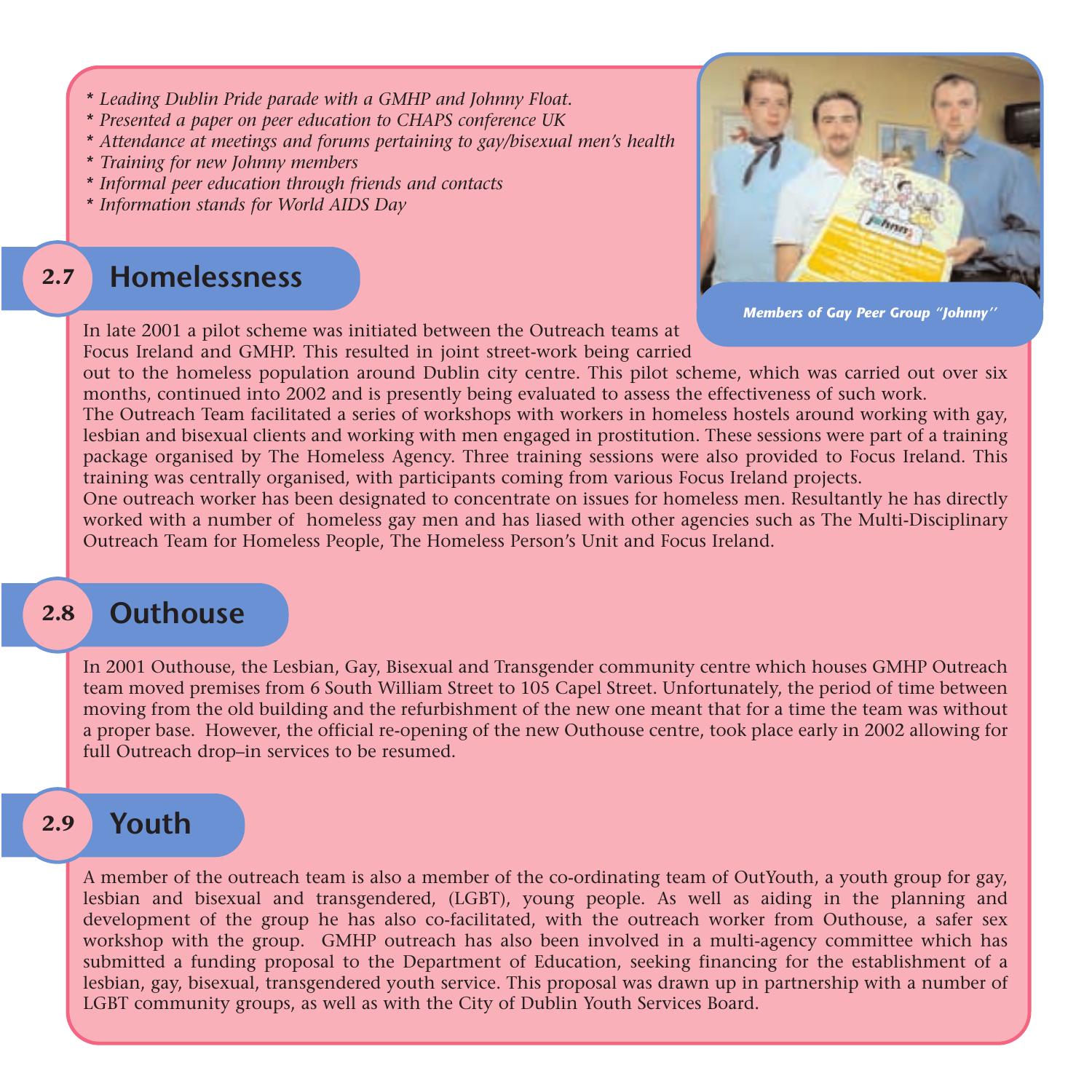#### **2.10Syphilis Testing in Commercial Venues**

2001 saw a dramatic increase in the number of Syphilis cases being detected among men who have sex with men in Dublin. In response GMHP Outreach Team, together with medical staff from St James' Hospital, carried out a series of 'on-site' Syphilis testing sessions in commercial venues between May and October. The outreach team initially negotiated with venue owners/managers who agreed to participate in this creative initiative. The venues/clubs that took part were: The Boilerhouse; The George; Out on the Liffey; Candy; The Dock; HAM. The outreach team approached men in these venues, speaking to them about Syphilis and offering them the opportunity to test there and then. Following a successful pilot scheme in May testing was carried out in three block periods and a total of 774 men tested.

During November and December and January (2002) the outreach team surveyed over 800 men on the 'gay scene' about their knowledge of Syphilis, the Syphilis outbreak and their opinions about the Syphilis awareness campaign. This survey showed a high level of awareness among men, with awareness being noticeably higher in venues that were specifically targeted for on-site testing.

#### **2.11GMHP Clinic**

An outreach worker continues to work at the GMHP Clinic on Tuesday and Wednesday evenings. We find that an outreach presence offers a helpful and friendly link between the clinic and 'gay scene'/ public sex sites/ gay community groups. Many men attend the clinic as a result of contact with the outreach team and having a member of the team working in the clinic offers a sense of continuity to the sexual health promotion offered by GMHP. Outreach workers in the clinic also regularly put men in contact with gay/bisexual social groups, OutHouse, counselling services, or the GMHP personal development course.

#### **2.12Special Support Groups**

Outreach workers facilitated and supported special initiatives such as the mental health group (IRIS) and the survivors group (Mathanas). In both cases the groups are autonomous from GMHP.

#### **2.13Conclusion to this Section**

Outreach is an important aspect of GMHP service delivery, and has a peer element necessary for a successful project. Client contacts, attendance at the clinic, referrals along with increased demands for materials (information and condoms), development courses and training indicates this. Outreach is also important in reaching those marginalised within the community, i.e. men who have sex with men and who do not identify as gay or bisexual, male sex workers, sauna users, and those not on the social scene.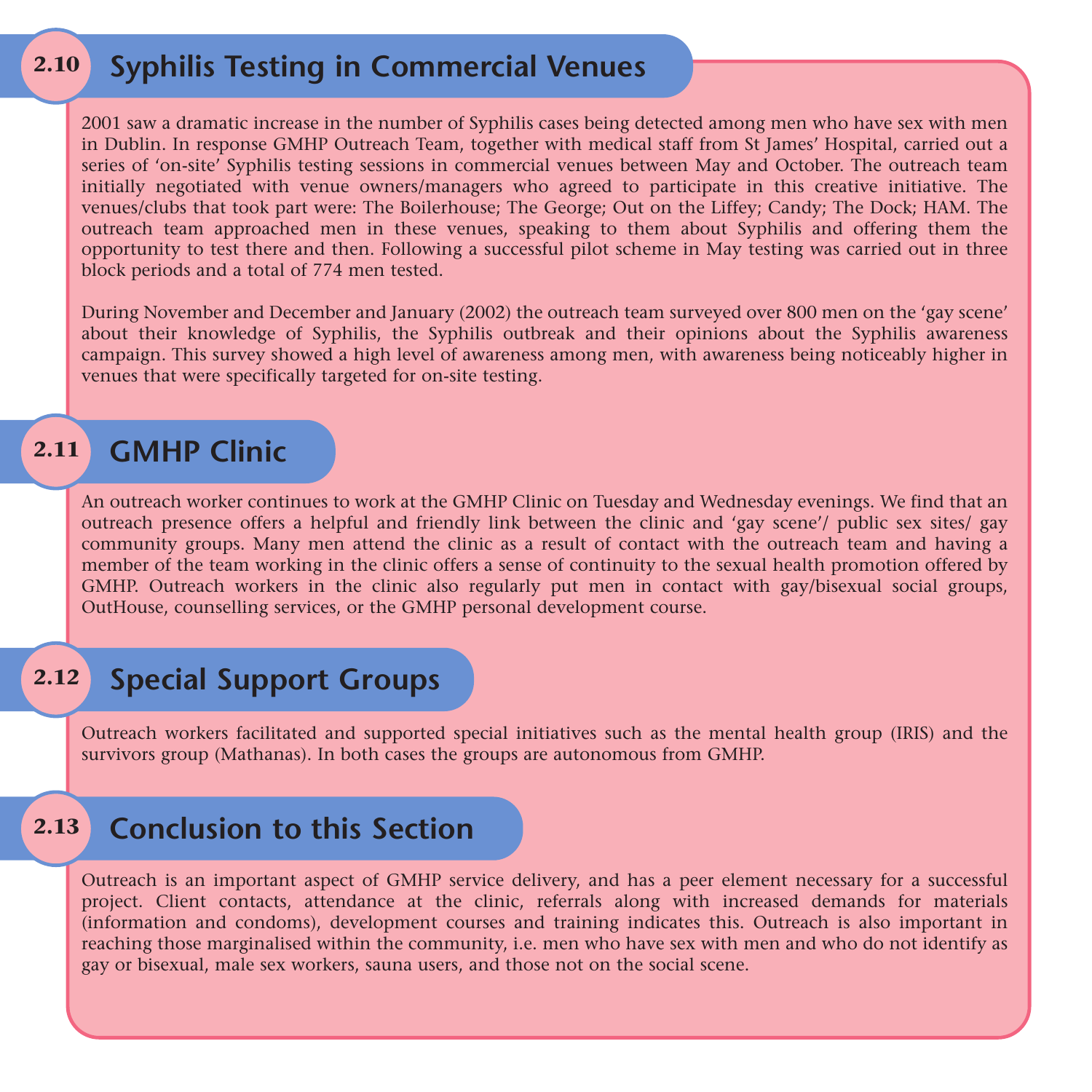#### **3COUNSELLING**

In April 2001 a full time counsellor was appointed to the Gay Men's Health Project. In May and June while the new offices were being prepared at Outhouse, the community centre in Capel St., the counselling service was advertised in Gay Community News and at various STI clinics in Dublin. The service was offered to lesbian, gay, bisexual or transgender persons. Generally clients are seen at Outhouse, and on certain days at Baggot St Hospital. Between August and December 2001, 69 clients were seen and in December capacity was reached and a waiting list put in place. Below are some relevant statistics.

#### **3.1Referrals**

The Clients were referred from various sources, with the GMHP clinic and Outreach been the most frequent (table 3.1.1).

| Table 3.1.1 Client referral sources                      |       |  |  |
|----------------------------------------------------------|-------|--|--|
| Sources $(n=42)$                                         | $\%$  |  |  |
| <b>GMHP Clinics</b>                                      | 33%   |  |  |
| <b>GMHP Outreach</b>                                     | 12%   |  |  |
| <b>GUIDE Clinic, Social Workers, St James's Hospital</b> | 12%   |  |  |
| <b>GCN Advertisements</b>                                | 12%   |  |  |
| <b>Outhouse Staff</b>                                    | 12%   |  |  |
| Friend                                                   | $7\%$ |  |  |
| <b>Open Heart House</b>                                  | 7%    |  |  |
| Other                                                    | 7%    |  |  |
|                                                          |       |  |  |

#### **3.2Age Profile**

The age representation of clients reflected a younger population with men in their 20s and 30s being the highest (table 3.2.1).

| Table 3.2.1 Age Range of Clients |      |
|----------------------------------|------|
| Age Range (n=58)                 | $\%$ |
| $20 - 29$                        | 34%  |
| 30-39                            | 40%  |
| 40-49                            | 14%  |
| $50+$                            | 12%  |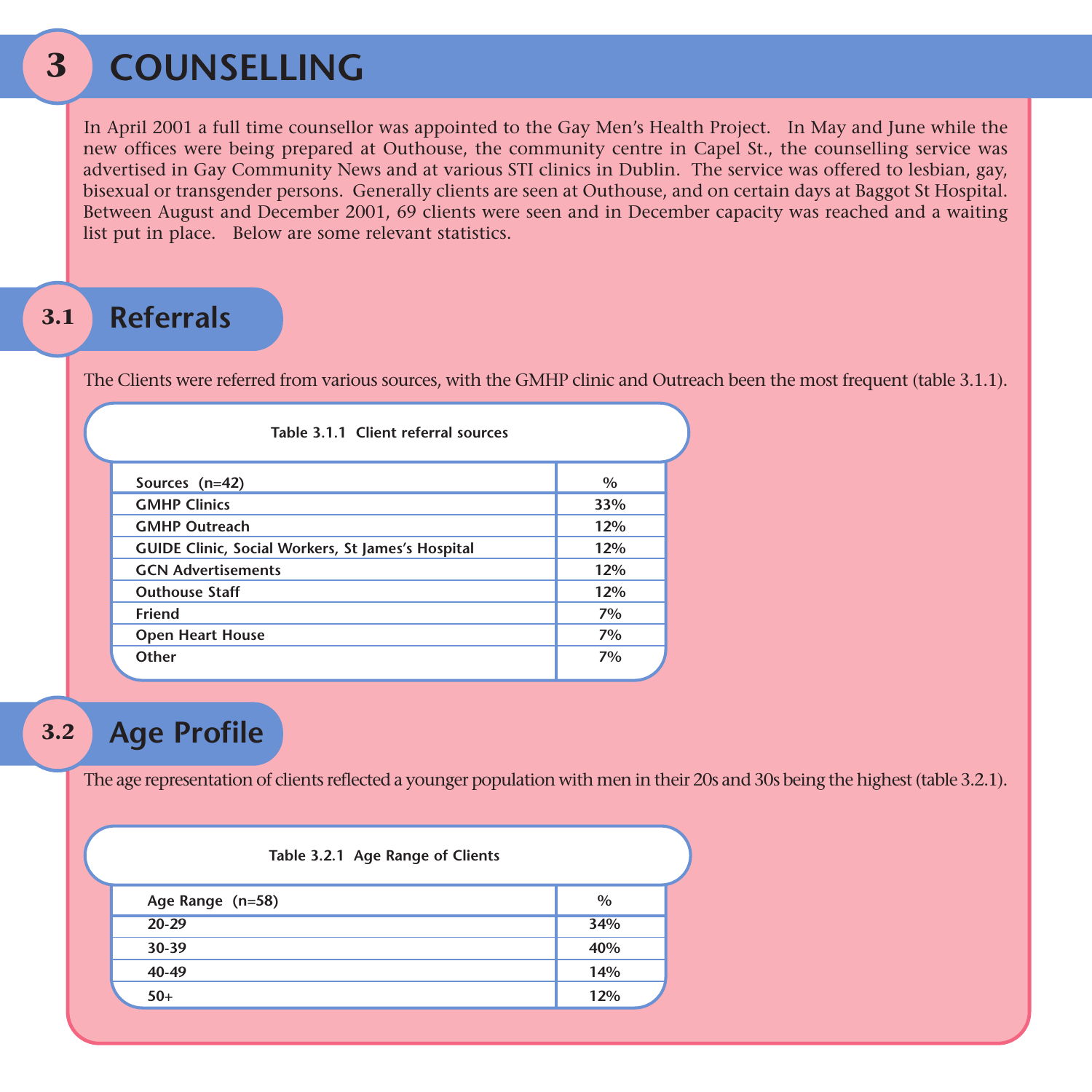#### **3.3Client Issues**

Issues identified were varied most presented with relationship difficulties, followed by depression, selfesteem/assertiveness, substance abuse then jointly by survivor of sexual abuse, addictive behaviours, coming out issues, HIV positive (table 3.3.1).

| Table 3.3.1 Counselling Issues                               |               |
|--------------------------------------------------------------|---------------|
| <b>Counselling Issues</b>                                    | <b>Number</b> |
| <b>Relationship Difficulties</b>                             | 17            |
| Depression                                                   | 12            |
| Self Esteem/Assertiveness                                    | 11            |
| Substance abuse                                              | 10            |
| HIV+, survivor sexual abuse, addictive behaviours coming out | 6             |
| <b>ACOA, Anger Management</b>                                | 5             |
| Sexual Identity Confusion, Transgender                       | 4             |
| <b>Bisexual/Married, Social Skills, Psychosis</b>            | 3             |
| Suicidal                                                     | 3             |
| Abusive Partner, Housing/Homelessness, Couples Therapy,      | $\mathfrak z$ |
| <b>Stress, Prostitution, Paedophile Tendencies</b>           |               |

#### **3.4Number of Sessions**

The number of sessions per client varied, with most sessions lasting one hour on a weekly basis. 19 clients had up to 5 sessions, 7 up to 10 with one finishing at 15. 19 Clients were ongoing.

#### **3.5Waiting List**

There were 12 people on the waiting list at the end of December, all of these had received an assessment. Due to the demand the counselling is at capacity in the short term it was decided to assess all contacts and provide the following actions: place on waiting list, refer to psychiatric services, refer to other sessional counsellors in the GMHP, refer to addiction counsellors, and refer to sexual abuse counselling services.

#### **3.6Personal Development Courses**

The GMHP has run PDC since 2000 (see report July 2002). The counsellor has referred 12 clients to this course. For some this was an alternative to being seen immediately, while for others, it was a tandem process. The tandem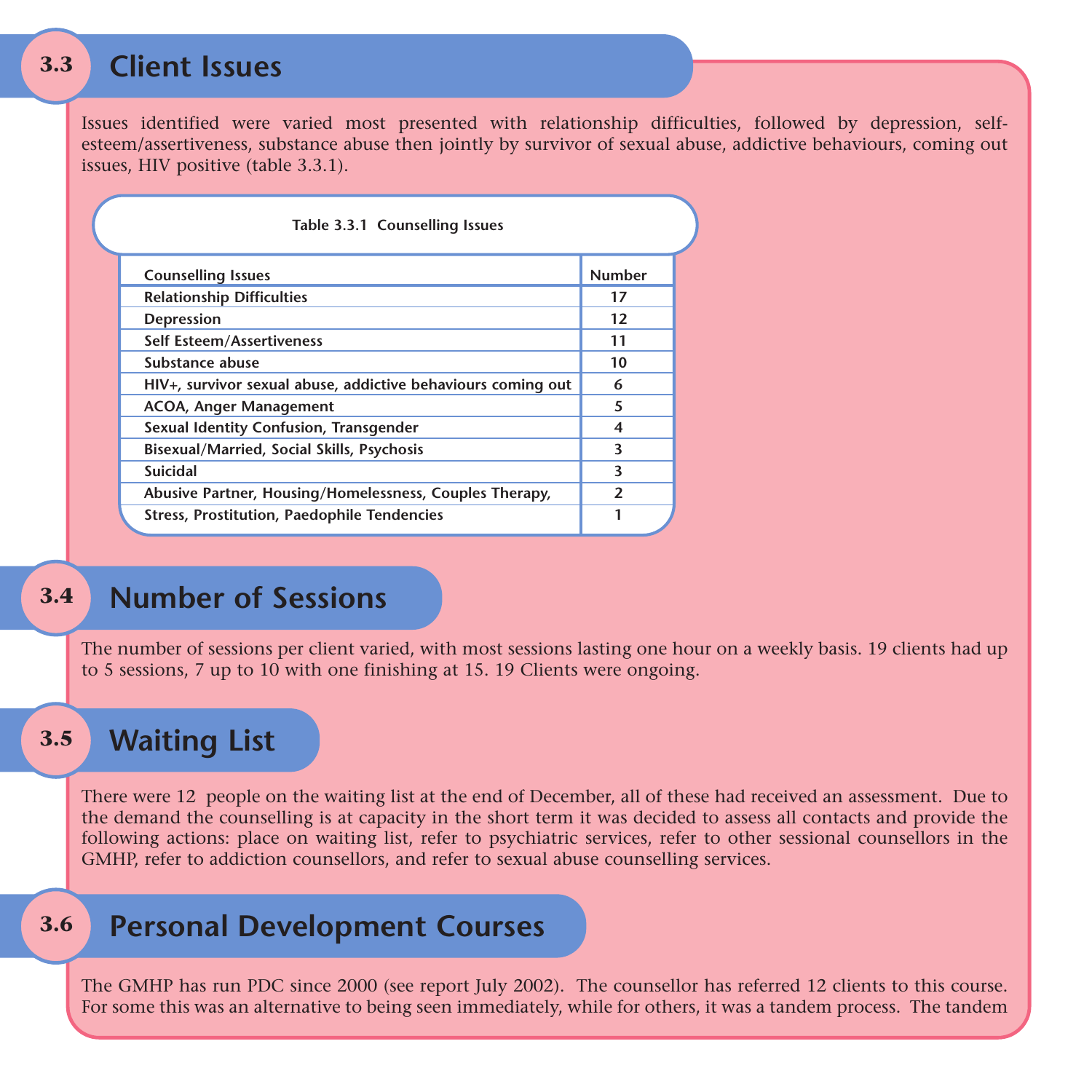experience seems to have provided a particular powerful experience for the person involved in terms of promoting change and healing.

#### **3.7z** Gender

The service was advertised for lesbian, gay, bisexual, or transgender people. Of the five women clients who have presented, relationship issues predominated as well. Of the transgender clients, only one had actually had the operation male to female, while the others were at various stages of coming to grips with the reality of making the transition.

#### **3.8Counselling Overview**

Overall the clients who presented themselves for counselling/psychotherapy generally had been affected by physical and/or sexual abuse and violence in various forms and fairly frequently seemed to be using substances to try to self-medicate. Other addictive behaviours seemed to be linked with developmental issues generated in the family of origin. HIV and the fear of acquiring it are also significant factors impinging on the population.

#### **3.9Conclusion to this Section**

Counselling has proved popular and there is a demand for increased services. This with the personal development courses allow men to investigate, reflect, and work on changes which may be placing them at increased risk.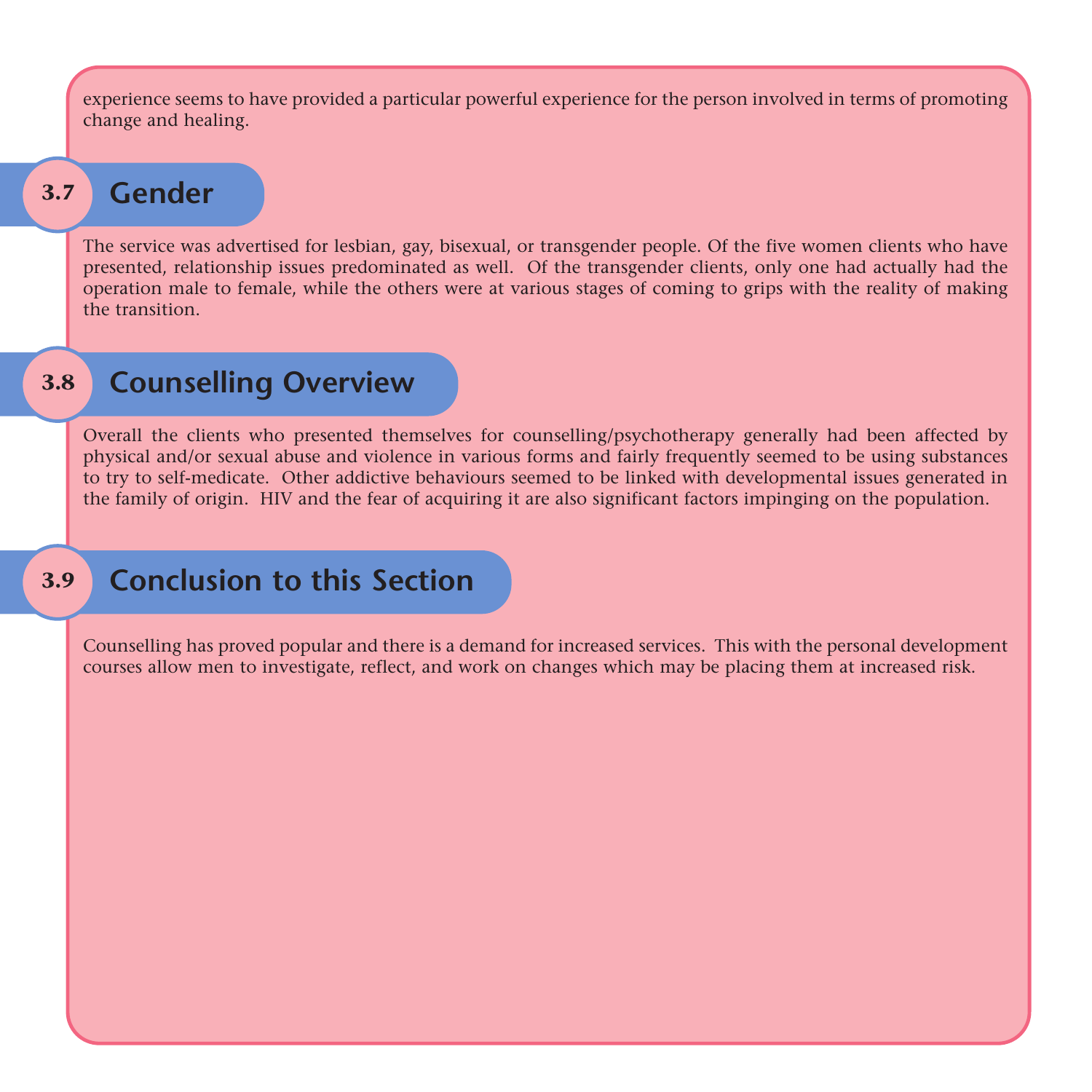## **CO-ORDINATION**

As middle manager, the co-ordinator's role is one of facilitating planning and development, reports, budget control and estimates. Holding multidisciplinary team meetings, training and team building, administration and smooth running of the project.

As coordinator and senior outreach counsellor, continued to be involved in the promotion of GMHP services, direct supervision of the outreach team and frontline work with clients and agencies providing counselling, training and outreach.

The co-ordinator reports directly to and acts as an adviser to the Assistant Chief Executive Officer, Service Provision, East Coast Area Health Board.

In 2001 the co-ordinator was involved in presentations, representation and direct work with various groups such as;

- The Syphilis Outbreak Control Team
- The National AIDS Strategy Committee (NASC)
- The NASC Sub-committee HIV Prevention & Education.
- Gay Health Network
- Irish Network Male Prostitution
- European Network Males In Prostitution
- HIV Services Network
- Health Promotion for Homeless Committee (ERHA and Homeless Agency)
- ERHA Partnership Training
- ERHA Steering Committee for Drugs AIDS Information System (DIAS)
- National Youth Council Conference
- Prostitution in Europe (Milton Keynes)

#### **List of GMHP Reports/Papers including other Reports where involved.**

- Sexual Behaviour of Gay and Bisexual Men EHB Area (1992).
- GMHP Report 1992-1996 (1997)
- Males in Prostitution (1997)
- Hepatitis B and Gay and Bisexual Men (1999)
- GMHP Annual Report 1998 (1999)
- Male Prostitution, What is the Best Approach? (1999).
- European Resource Directory (Agencies for Males in Prostitution ) (ENMP 1999)
- National AIDS Strategy Report (DOHC 2000)
- Proposals for the Review of STI Services in ERHA (ERHA 2000)
- HIV Testing Policy and Procedures, Country Report for Ireland (2000)
- GMHP Annual Report 1999 (2000)
- GMHP Annual Report 2000 (2001)
- Epi-insight -syphilis outbreak reports (www.ndsc.ie 2001)
- Such A Taboo analysis of service needs for males in prostitution (INMP/ECAHB 2001)

**4**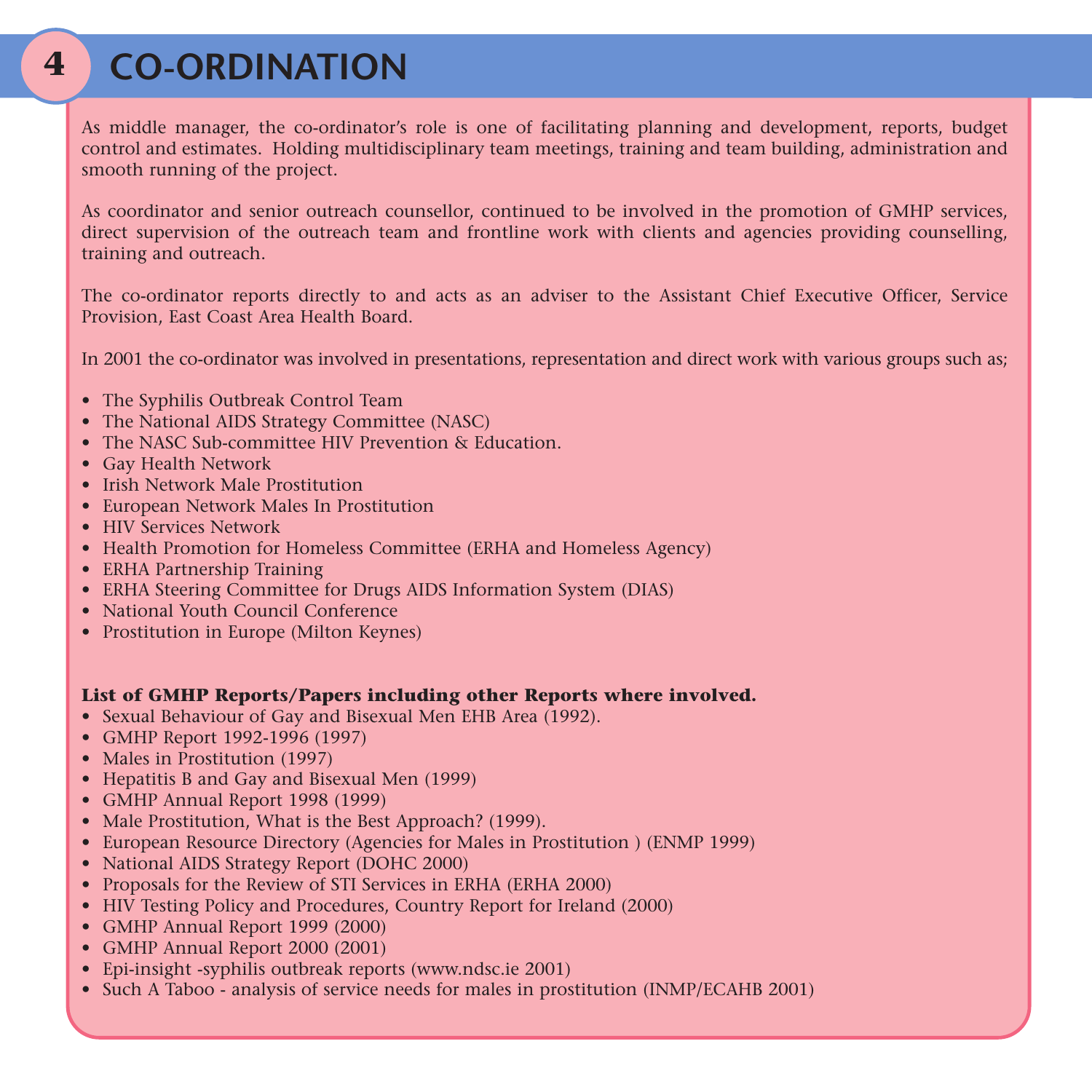## **SERVICE ACTION PLAN 2002-2003**

#### **5.1Staff Numbers**

**5**

GMHP clinical service to continue with a full complement of front-line staff. Outreach workers and counsellor based in Outhouse.Look at the possibility of appointing further outreach worker and counsellor.

#### **5.2STI Clinics for Gay and Bisexual Men**

Encourage and participate in the development of an overall National Sexual Health Strategy and also for the Eastern Regional Health Authority and the three Area Health Boards. Continue GMHP participation in the promotion and development of increased access to STI services for gay and bisexual men.

#### **5.3Outreach**

Continue making contact with men in the community: Concentrate on those at particular risk and not attending for STI screening services; young men, men using saunas, males in prostitution, those with dependant issues such as drugs and alcohol, mental health, homelessness etc.

#### **5.4Workshop/Forums**

Continue to provide support for HIV positive men via self help group, joint work with Open Heart House, Gay Health Network and other NGO's.

Continue the highly successful Personal Development Courses for gay and bisexual men. Continue workshops on safer sex, sexuality, sexual health, drug & alcohol use.

#### **5.5Training**

Continue in service training for AIDS/Drugs staff and Area Health Board staff on creating environments for working with gay and bisexual clients:

Continue training for other Health Professionals, University Courses and for voluntary and community groups.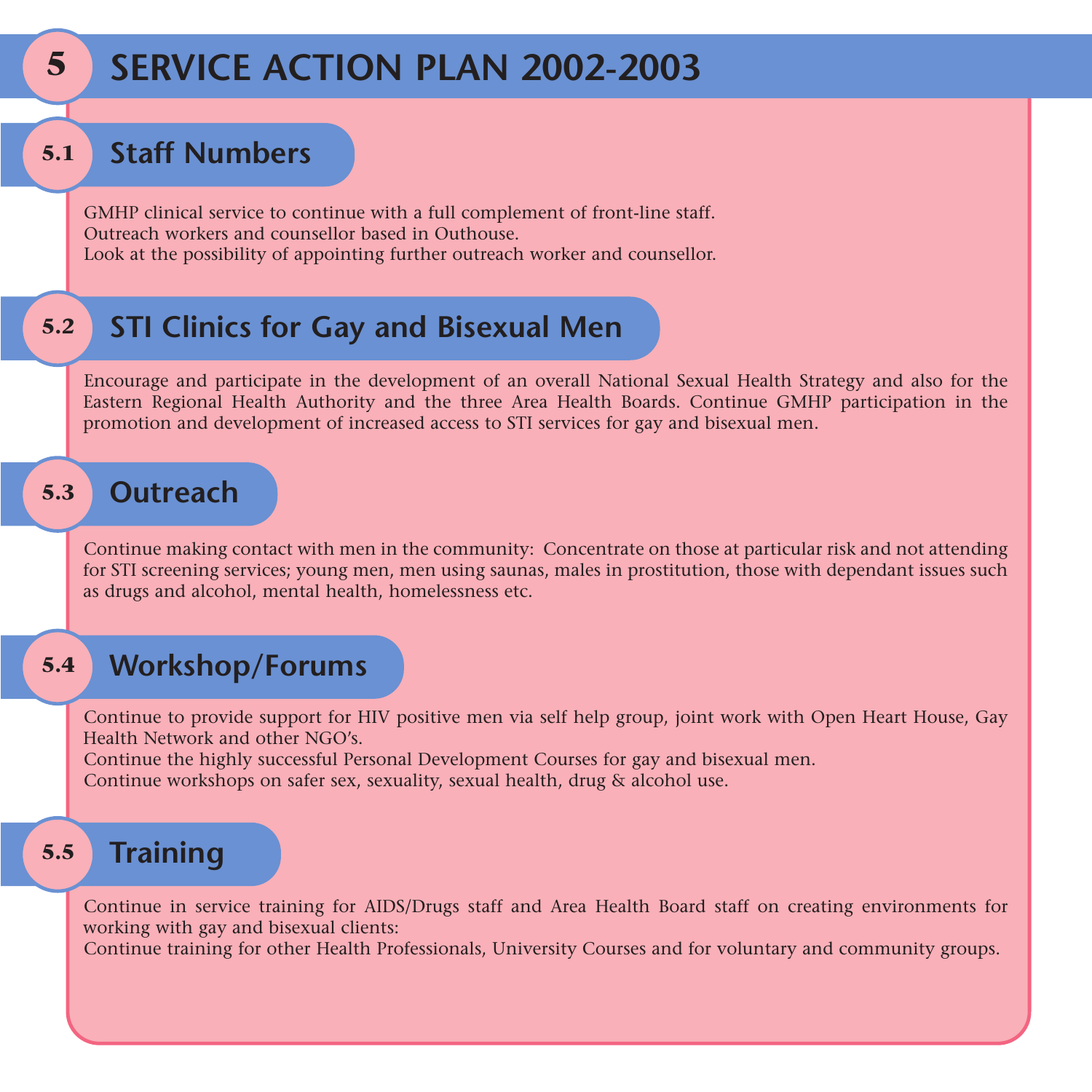#### **5.6Males in Prostitution**

Continue to develop the Irish Network Male Prostitution (INMP) and co-ordinate and act on the INMP/ECAHB 2001 report "Such A Taboo".

Develop the INMP outside the Eastern Region.

Continue as the National co-ordinator for the European Network Male Prostitution.

Develop and support a peer group for contacting males in prostitution.

#### **5.7Community Partnership**

Continue Syphilis Outbreak Control Team and Outreach Work and Promotion. Continue in partnership projects with Outhouse, Gay Switchboard and LGBT Inter-agency Youth Committee. Weekend away groups with Open Heart House for HIV+ gay/bisexual men. Various Publications with Gay Health Network.

With GHN Publish the Vital Statistic Ireland-findings.

Continue support of Johnny (Gay Peer Action).

Continue to develope and resource self help support groups such as IRIS and Mathanas.

#### **5.8Networking with International and National Groups**

Continue networking with relevant groups and working in partnership to share resources and skills. Gay Health Network (GHN). HIV Services Network (HSN). INMP.ENMP.Chaps Network England and Wales.

#### **5.9Communication**

Continue advertising in Gay Community News and other relevant publications and provide articles on certain subjects. Design and distribute new posters and cards and other information.

Further develop a Computer Information System to allow for the accurate recording of all aspects of the GMHP services. Develop a GMHP Web-Page and E-Mail address.

#### **5.10Research & Evaluation**

Publish the SAKA (syphilis awareness knowledge action by gay and bisexual men) Input and analysis results from GMHP clinical (confidential) counselling profile forms. Evaluation of the Gay Men's Health Project outreach, clinical and counselling service by an independent body.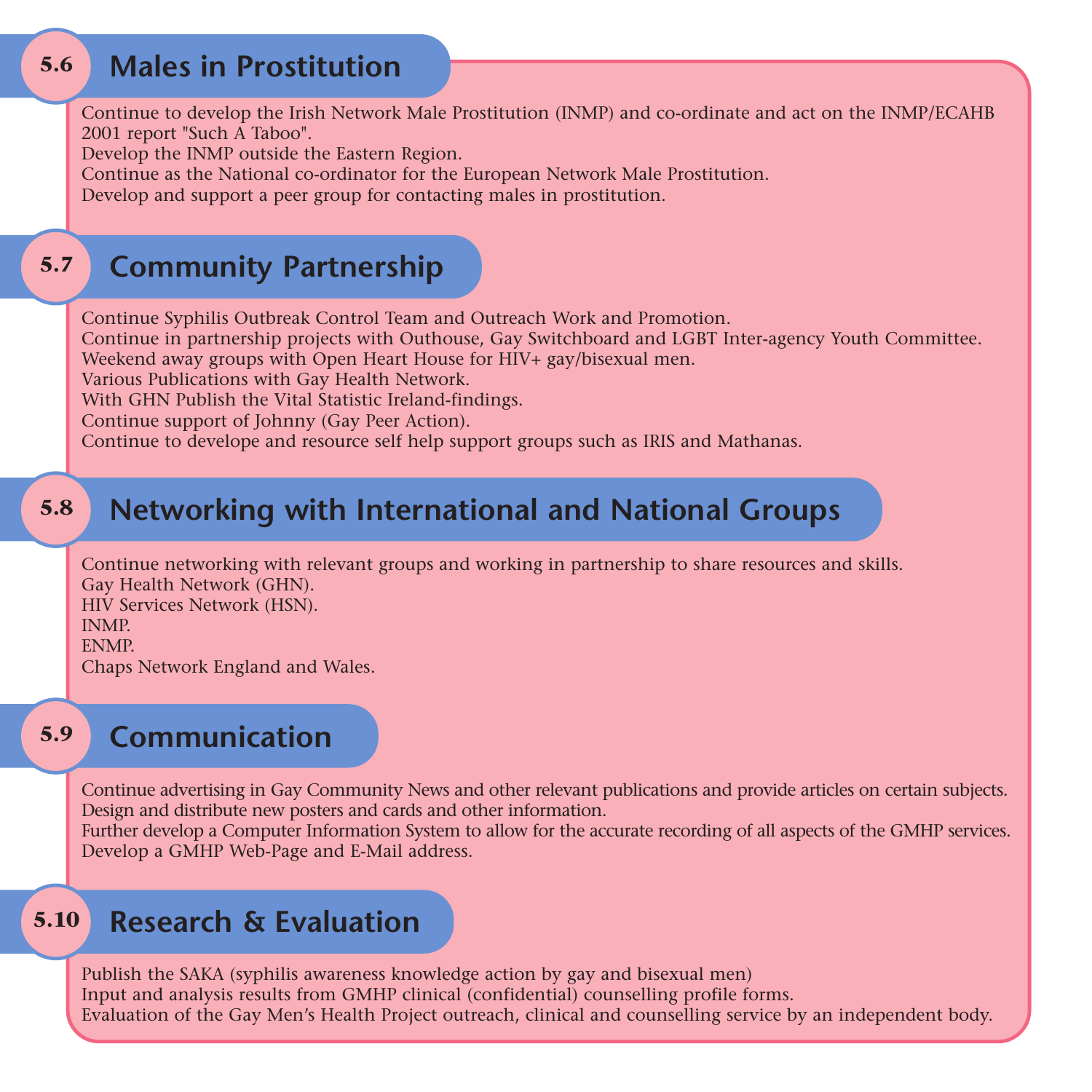## **APPENDIX**

### **HIV and Syphilis Figures for 2001**

Compared to 2000 HIV continues at a high rate among MSM\* this with the significant increase of syphilis, shows sexual health awareness and screenings needs to be promoted heavily with this group. Below are presented some figures which act as a background and guide for development of our services.

#### **HIV in 2001**

 The number of MSM's\* diagnosed with HIV in 2001 was similar to the year 2000 (which had seen an increase of 80% compared to 1999). In 2001 MSM's make up 24% of the total HIV diagnoses<sup>8</sup> (table1.1).

| Table 1.1 Categories of HIV results from 1985 to end December 2001 |                  |                   |                    |            |  |
|--------------------------------------------------------------------|------------------|-------------------|--------------------|------------|--|
| Category                                                           | <b>Year 2001</b> | % of Yearly Total | Total 1985 to 2001 | % of Total |  |
| <b>Intravenous Drug users</b>                                      | 38               | 13%               | 1034               | 39%        |  |
| Gay/Bisexual Men (MSM)                                             | 73               | 24%               | 643                | 24%        |  |
| Heterosexual/Unspecified                                           | 173              | 58%               | 712                | 27%        |  |
| Children at Risk                                                   | 6                | 2%                | 55                 | 2%         |  |
| <b>Others</b>                                                      | 9                | 3%                | 201                | 8%         |  |
| <b>Totals</b>                                                      | 299              | 100%              | 2 6 4 5            | 100%       |  |

53% of the males diagnosed with HIV in 2001 were MSM's, with over 80% of these residing in the ERHA.

The year on year infection rates among MSM remained the same for 2001 as 2002. But the 80% increase in 2000 over 1999 serves as a caution (table 1.2).

| Table 1.2 MSM's and HIV Results for<br>Years 1997 to 2001 |              |        |  |  |  |
|-----------------------------------------------------------|--------------|--------|--|--|--|
| Year                                                      | <b>Total</b> | $\%$   |  |  |  |
| 2001                                                      | 73           | $+1\%$ |  |  |  |
| 2000                                                      | 72           | $+80%$ |  |  |  |
| 1999                                                      | 40           | $+8%$  |  |  |  |
| 1998                                                      | 37           |        |  |  |  |
| 1997                                                      | 37           |        |  |  |  |
|                                                           |              |        |  |  |  |

\*The NDSC uses the term MSM to describe gay and bisexual men and other men who have sex with men.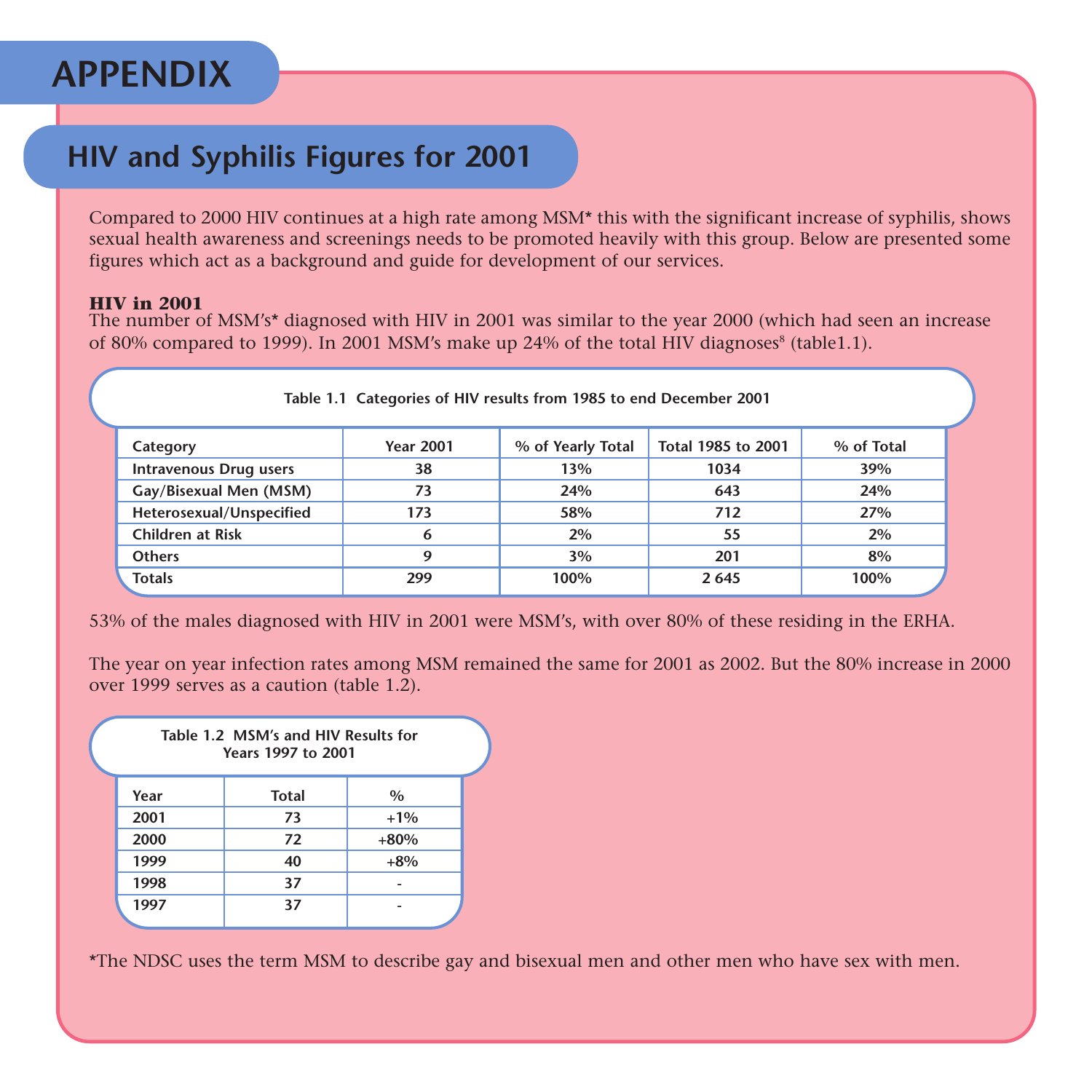#### **Early Syphilis Numbers Years 2000 to 2001**

The dramatic increase of syphilis<sup>9</sup> has had a significant affect on service delivery and outreach work. In 2000 and 2001 gay and bisexual men (MSM) made up 88% of the total diagnoses with over 75% residing in the ERHA (table 2.1).

|              | Table 2.1 Diagnosed Early Cases Syphilis |               |       |  |
|--------------|------------------------------------------|---------------|-------|--|
| Year         | <b>MSM</b>                               | <b>Others</b> | Total |  |
| 2001         | 23                                       | ર             | 26    |  |
| 2000         | 137                                      | 17            | 154   |  |
| <b>Total</b> | 160                                      | 20            | 180   |  |



*Poster used to promote Syphilis testing with Drag Queen Rentecca. Issued by the East Coast Area Health Board and The Department of Public Health, Eastern Regional Health Authority.*

<sup>8</sup> Ref: National Disease Surveillance Centre www.ndsc.ie

9 Ref: Epi-insight www.ndsc.ie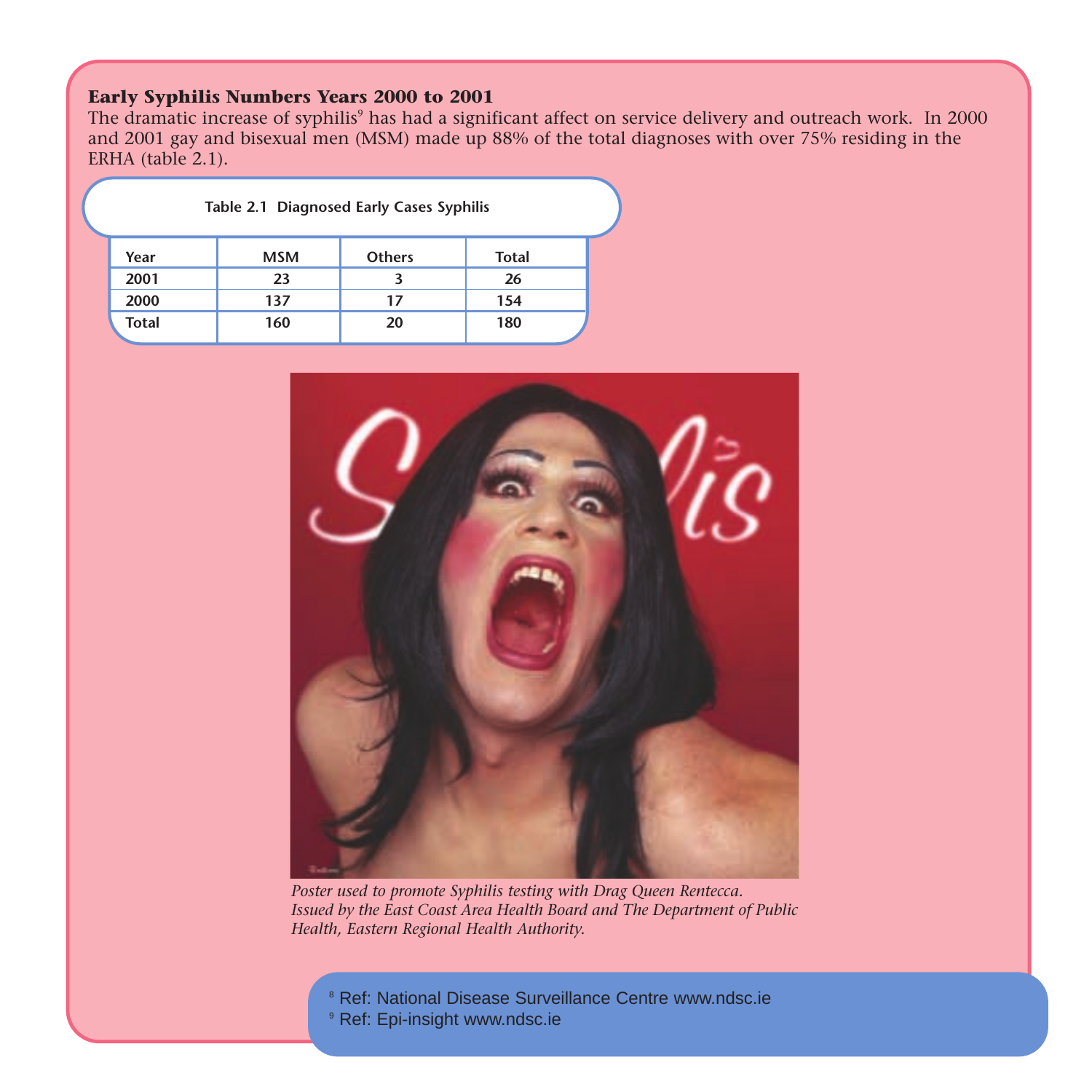## **LISTINGS**

#### **GMHP Services**

*Co-ordination*19 Haddington Rd., Dublin 4Tel: 01-660 2189Fax: 01-668 0050 gmhp1@eircom.net

*GMHP Clinics*19 Haddington Rd Dublin 4.Tel: 01-660 2189

Tues: 18.30hr to 20.00hr (return appointments) Weds: 18.00hr to 19.30hr (new clients-walkins & return appointments)

*Outreach Team & Counsellor***Outhouse** 105 Capel St Dublin 1 Tel: 01-873 4952Fax: 01-873 4954gmhpoutreach@eircom.net

#### **Eastern Region AIDS/Drugs Services**

*Drugs/HIV Telephone* Information LineTel: 1800 459 459

*Co-ordination Centres for* General OutreachNeedle Exchanges Addiction Counselling Addiction Treatment

*East Coast Area Health Board*Centenary House York RdDun Laoghaire Co DublinTel: 01-280 3335Fax: 01-230 0690

#### *Northern Area Health Board*Phibsboro TowersPhibsboroDublin 7Tel: 01-830 7939Fax: 01-8820 330

*South Western Area Health Board*Bridge House Cherry Orchard Hospital Dublin 10Tel: 01-624 6400Fax: 01-620 6401

#### **Other STI Screening Services:**

*GUIDE Clinic*Hospital 5 St James's Hospital Dublin 8.Tel: 01-416 2315/2316 www.guide@stjames.ie

*GUM Clinic*Mater Hospital Eccles StDublin 7Tel: 01-803 2063

#### **LGBT Community Groups**

*Johnny* (gay peer action group) **Outhouse** 105 Capel St, Dublin<sup>1</sup> Tel: 01-873 4952www.johnny.ie

*Gay Community News* (Free Monthly Magazine) Dublin 2 Tel: 01-6710 939gcn@eircom.net www.gcn.ie

*Gay Health Network* Publications, Research, **Outhouse** 105 Capel St, Dublin 1Tel: c/o 873 4952 gayhealthnetwork@eircom.net www.gayhealthnetwork.ie

*Gay HIV Strategies* Fumbally Court Fumbally Lane Dublin8 Tel: 473 0599ghs@nexus.ie

*Gay Switchboard Dublin* Tel: 872 1055Also Contact for **Outyouth Icebreakers** Parents Support (Parents of lesbians and gay men). Married Gay Men's Group

*Lesbian Line:* Tel: 872 9911

*Outhouse*105 Capel St, Dublin 2Tel: 01-873 4932info@outhouse.ie www.outhouse.ie (pink pages) Outhouse Provides ResourcesDrop-in Café Information, support *Also Contacts for Groups* BisexualAA/NA Group Women Only Social Mental Health Men Only Social ReachOutyouth International LGB Support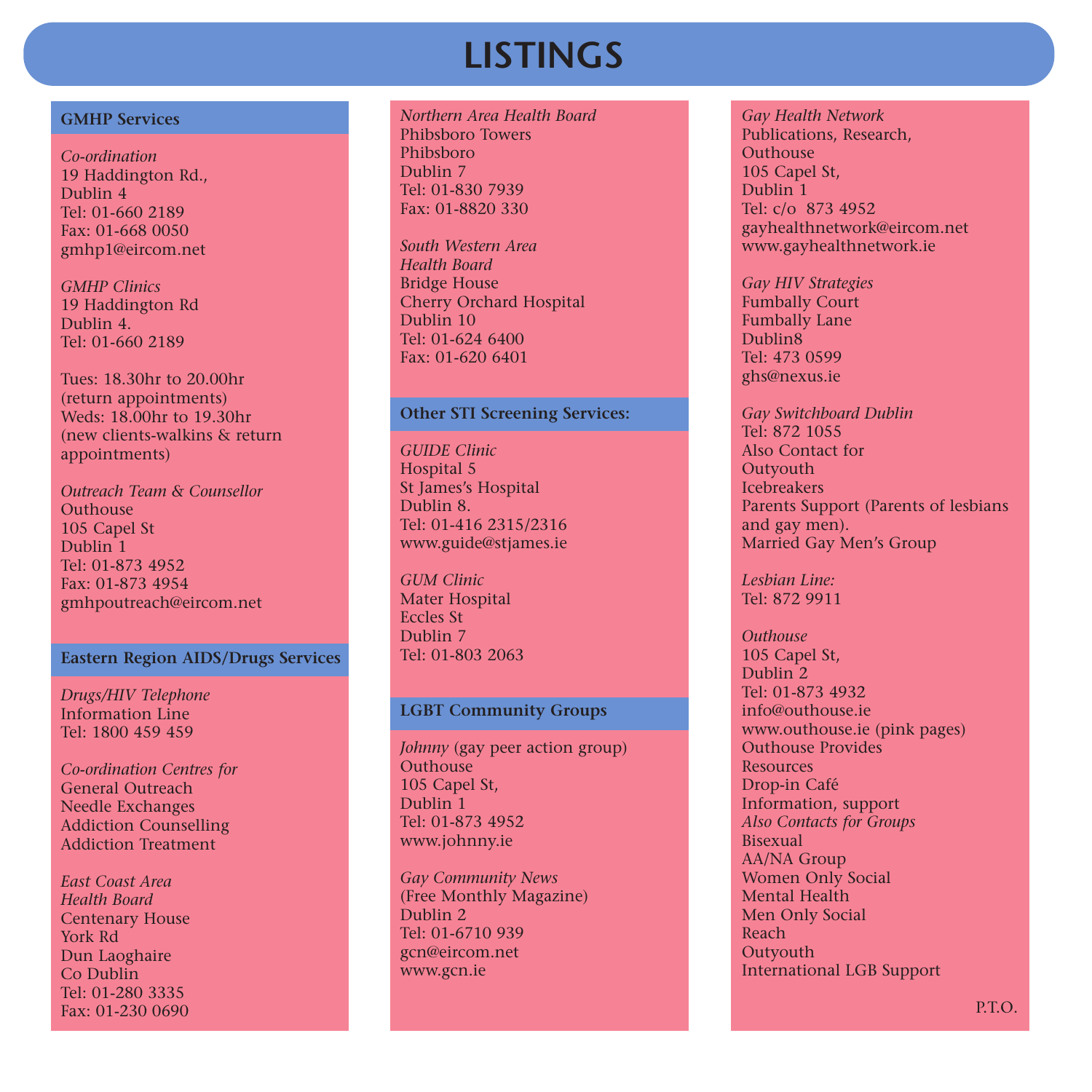#### **HIV Positive Support**

*Open Heart House* 2 St Marys Place Dublin7 Tel: 01-830 5000 Support group for gay/bi men living with HIV/AIDS www.openhearthouse.ie

#### **HIV/AIDS Sexual Health**

*All-Ireland Directory of HIV and Sexual Health Services*  www.hsn.ie

#### **WEBSITES**

Gay Health Info and Links www.gayhealthnetwork.ie www.gayhealth.com www.outhouse.ie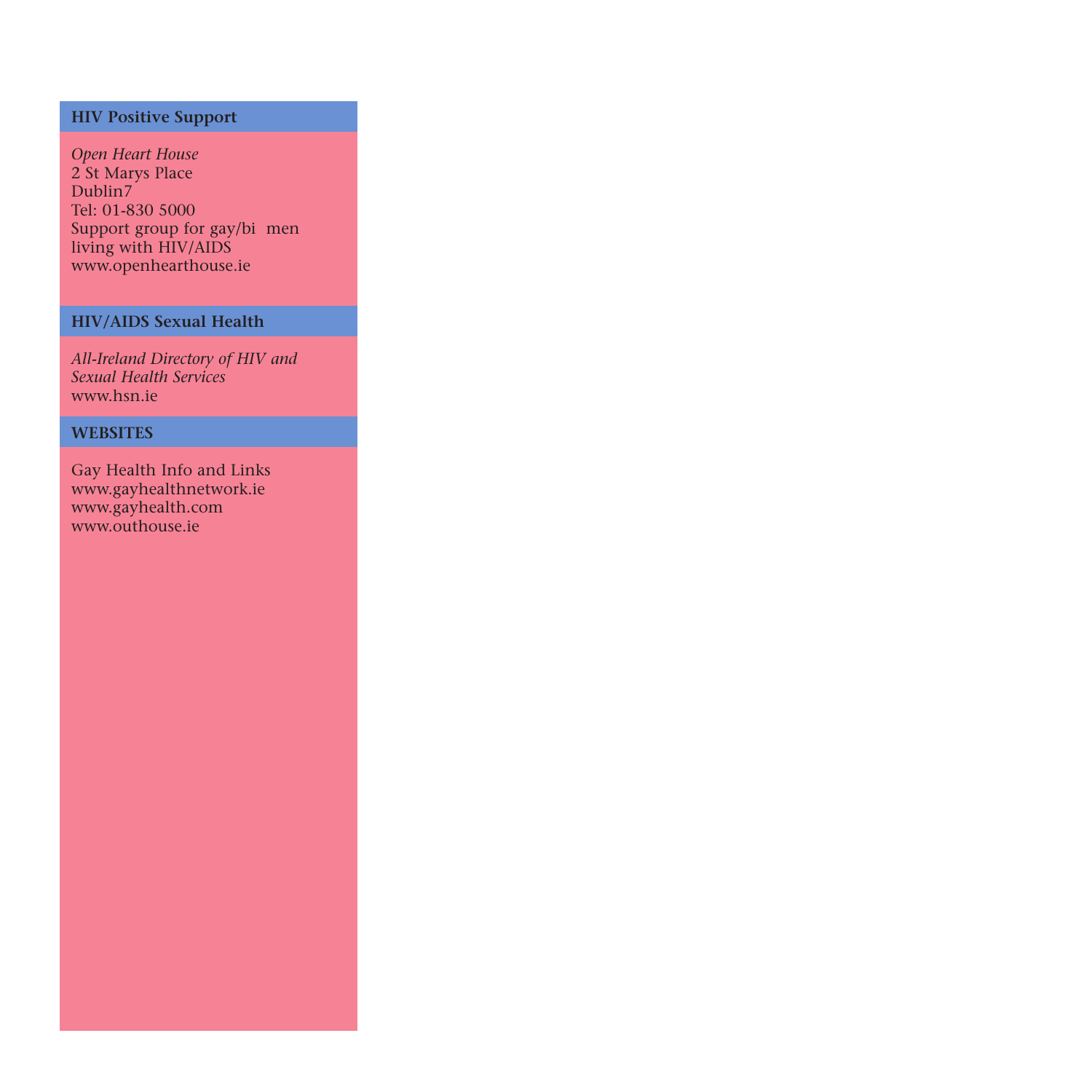## **GMHPClinical Service**

### **Tuesday Clinic**

#### **Tuesday's 6.30pm to 8.00pm**

- **• Return appointments for results**
- **• Vaccines and Genital warts treatment**

#### **Also Available**

- **• Information & Advice**
- **• Counselling & Support**
- **• Condoms & Lubricant**

### **Wednesday STI Clinic**

#### **Wednesday's 6.00pm to 7.30pm**

- **• Drop-In and return appointments for STI Screening**
- **• HIV Testing, Syphilis Testing, Hepatitis A&B Testing, Genital warts treatment**

#### **Also Available**

- **• Information & Advice,**
- **• Counselling & Support,**
- **• Condoms & Lubricant**

#### **Gay Men's Health Project**

**• We provide a free, friendly and confidential, STI Clinical, services for gay, bisexual men and other men who have sex with men.**

19 Haddington Road, Dublin 4. (Beside Baggot Street Hospital) Tel: 01-660 2189, Fax: 01-668 0050, E-mail: gmhpsticlinic@eircom.net

## **GMHPOutreach Service**

### **Counsellor**

- **• Counselling**
- **Support**
- **Information**
- **Advice**
- **• Referrals**

### **Outreach Workers**

- **• Support**
- **Referrals**
- **• Information Advice**
- **Training**
- **• Personal Development Courses**
- **• Community welfare advice**
- **• Free Condoms and Lube**

The Gay Men's Health Project supplies a free, friendly, confidential, counselling and outreach service to gay, bisexual men and other men who have sex with men.

GMHP Outreach Services**Outhouse** Community Resource Centre 105 Capel Street, Dublin 1

T 01-873 4952email gmhpoutreach@eircom.net email gmhpcounsellor@eircom.net



We cover the three Area Health Boards in the Eastern Region.